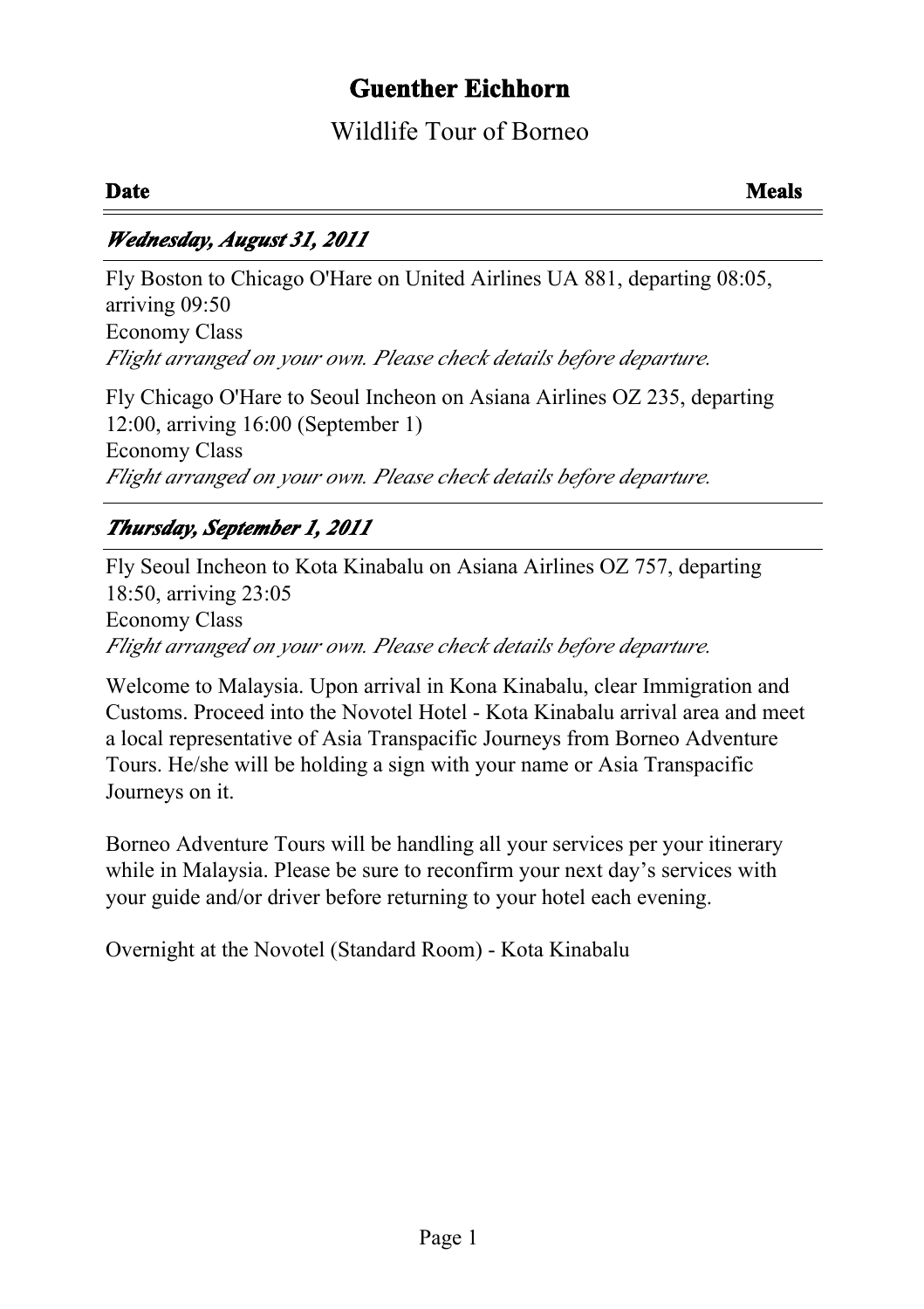### *Friday, September 2, 2011* B L

#### **Kota Kinabalu**

This morning visit the Likas Wetlands Bird Sanctuary, an area of protected mangrove swamp that provides critical habitat for herons, magpies, sandpipers, egrets, kingfishers, swallows, storks and mynas. You may also spot monitor lizards, fiddler crabs, jellyfish, water snakes and mud lobsters.

This afternoon, enjoy a brief city tour. The original town of Kota Kinabalu was razed during World War II and a new, carefully planned town was built in its place. Visit the fish market, one of the most important markets in Kota Kinabalu. Enjoy a *kedai kopi*, a local coffee shop, offering excellent coffee and a unique atmosphere. Continue to the Sabah Museum, with its wonderful exhibits on ethnography, history and natural history.

Return to your hotel for a relaxing evening.

Overnight at the Novotel (Standard Room) - Kota Kinabalu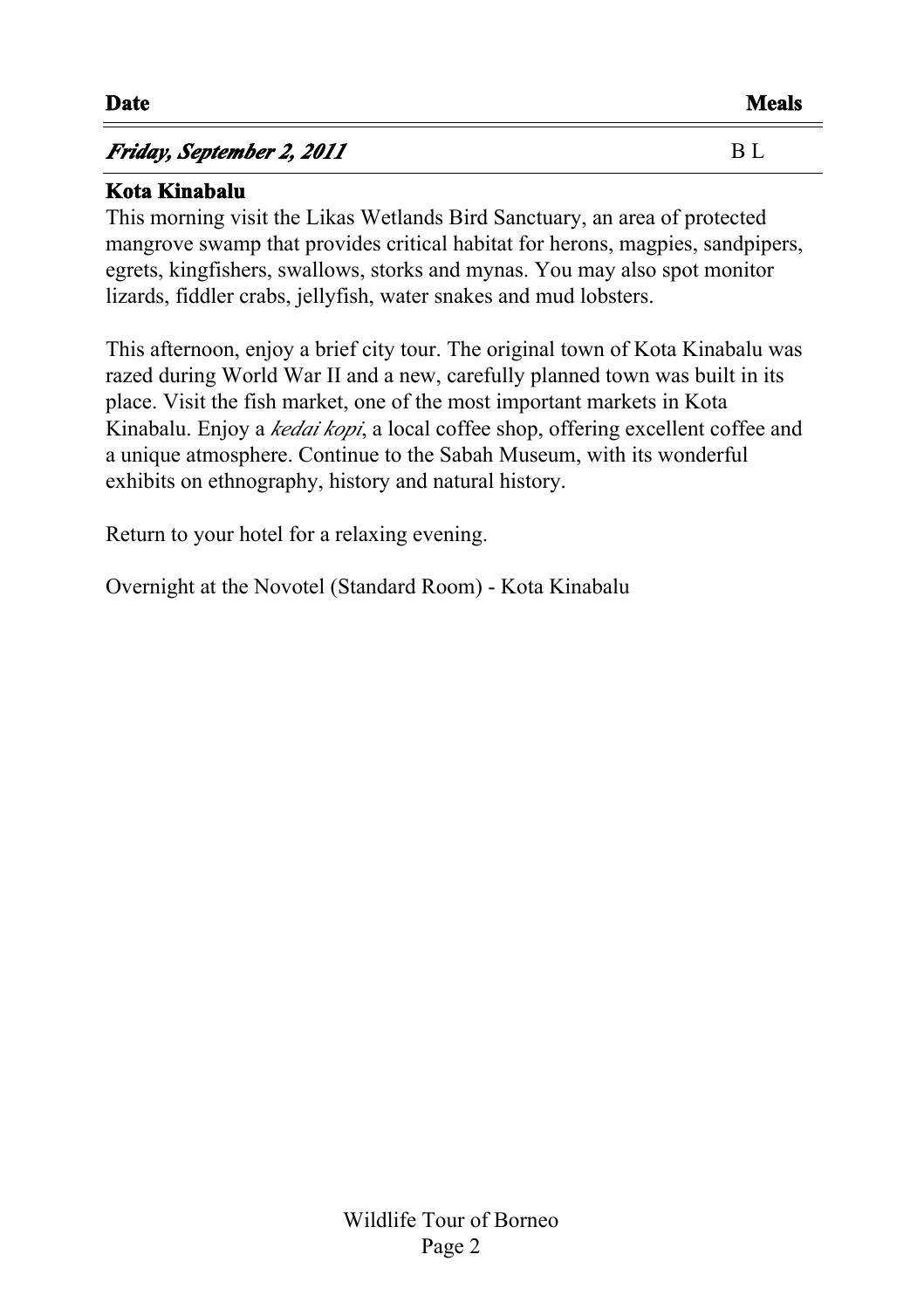# **Saturday, September 3, 2011** B L D

#### **Mt. Kinabalu National Park**

This morning, you'll depart on the two-hour drive to Mount Kinabalu.

At 13,445 feet, Mt. Kinabalu is Southeast Asia's highest peak. It is also one of the most diverse ecological regions in the world. Vegetation zones range from submontane forests through oak/chestnut and coniferous forests all the way to subalpine heathland near the summit. Botanists estimate that half the plants growing above 5,000 feet here are found nowhere else in the world. Within the park one finds 26 species of rhododendron and more than 1,000 species of orchid. It also harbors the world's largest pitcher plant, a carnivorous plant with vase-shaped leaves that can hold over two quarts of liquid and is capable of devouring a full-grown rat. Larger animals in the park include three species of deer, bearded pigs, maroon-leaf monkeys, Sunda Island gibbons, honey bears and orangutans. It is also home to 306 species of birds and more than 70 species of frogs. We advise bringing a light rain jacket and sweater as the Park Headquarters are situated at an elevation of 5,000 feet.

There is excellent birding along the park's paved road system, but we will also explore interior forest areas along some of the easier trails.

Overnight at the Mt Kinabalu Heritage Resort & Spa - Mt. Kinabalu

*Formerly known as Perkasa Hotel Mt. Kinabalu, the resort is situated atop a hill approximately 5,000 feet above sea level and has a commanding view of the majestic Mount Kinabalu, the highest mountain in South East Asia and dominating Malaysia's First World Heritage Site, the Kinabalu National Park.*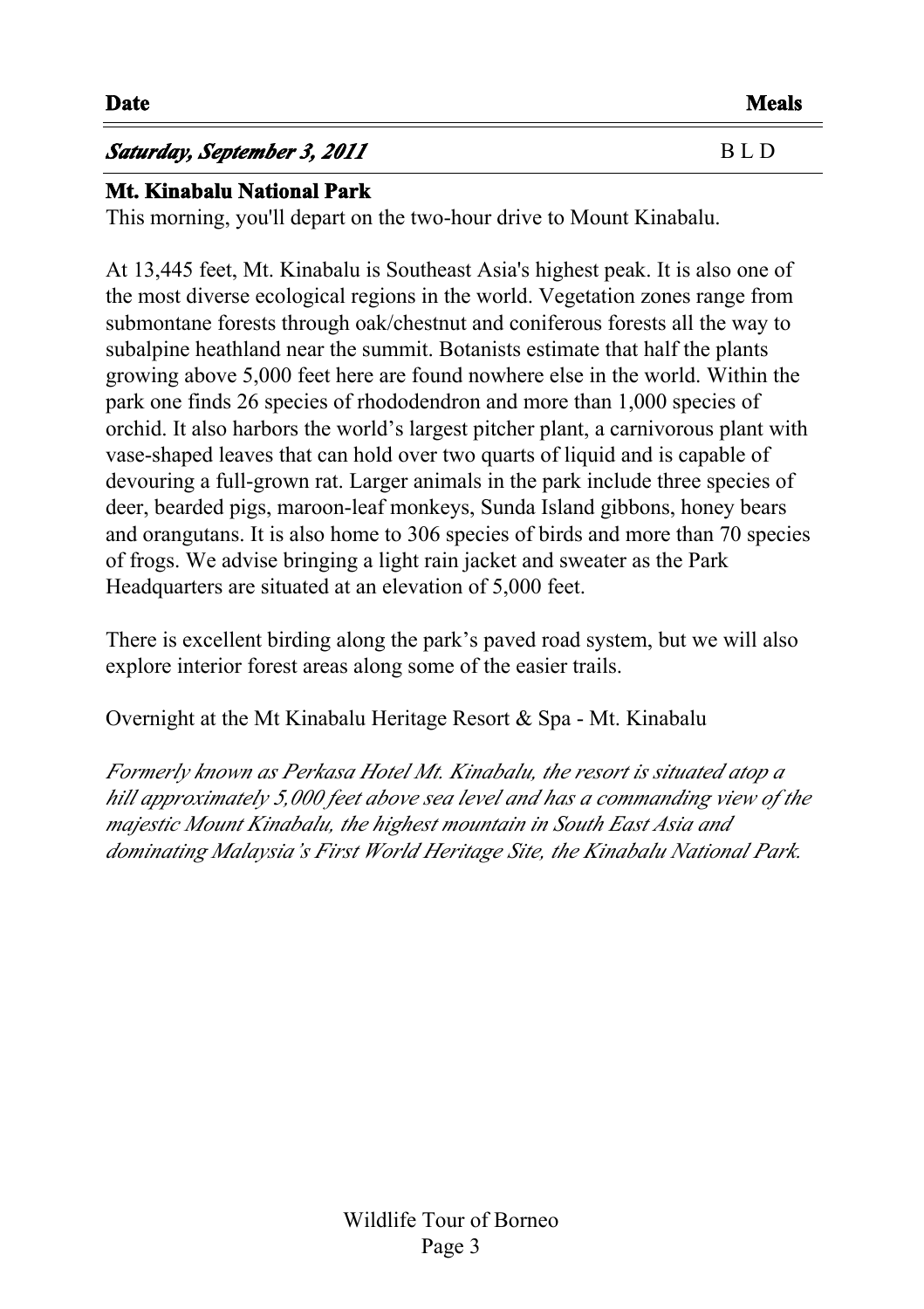| Sunday, September 4, 2011 | B L D |
|---------------------------|-------|
|                           |       |

#### **Mt. Kinabalu National Park**

Continue your exploration of Mt. Kinabalu National Park today, looking for it's many "specials" such as Whitehead's Trogon, Golden-naped Barbet, Black and Crimson Oriole, Short-tailed Magpie, Bornean Treepie, Mountain Blackeye, Temminck's sunbird and many other species.

After an early breakfast transfer to Timpohon Gate at 1524m above sea level and trek up to the second shelter along the mountain trail. This particular trail provides good opportunities for bird watching. Return to Park Headquarters in time for a nature walk with a Park naturalist. Visit the botanical garden. Have lunch at the park. Depart to Poring Hot Spring. Enjoy this unique opportunity to get closer to the rainforest 'web of life' on the canopy walkway 100 feet above the forest floor. Thereafter, take a dip in one of the soothing, steaming hot mineral springs set in beautifully landscaped gardens. Later return to have the afternoon free at your leisure to explore.

Overnight at the Mt Kinabalu Heritage Resort & Spa - Mt. Kinabalu

# *Monday, September 5, 2011* BLD

#### **Gunung Mulu National Park**

This morning you'll have some final birding in Kinabalu before you return to Kota Kinabalu for your flight to Mulu.

*Please note, you will be required to pay a general domestic departure tax of MYR 6 prior to your flight.*

Fly Kota Kinabalu (BKI) to Mulu (MZV) on Malaysia Airlines MH 3255, departing 12:40, arriving 14:30 Economy Class *Transit stop in Miri E-ticket*

Upon arrival you'll be met and transferred to your lodging at the park headquarters of Gunung Mulu National Park, Sarawak's largest national park. Among its remarkable features is the fact that two mountain ranges, one of sandstone and one of limestone, are within its boundaries. The density of the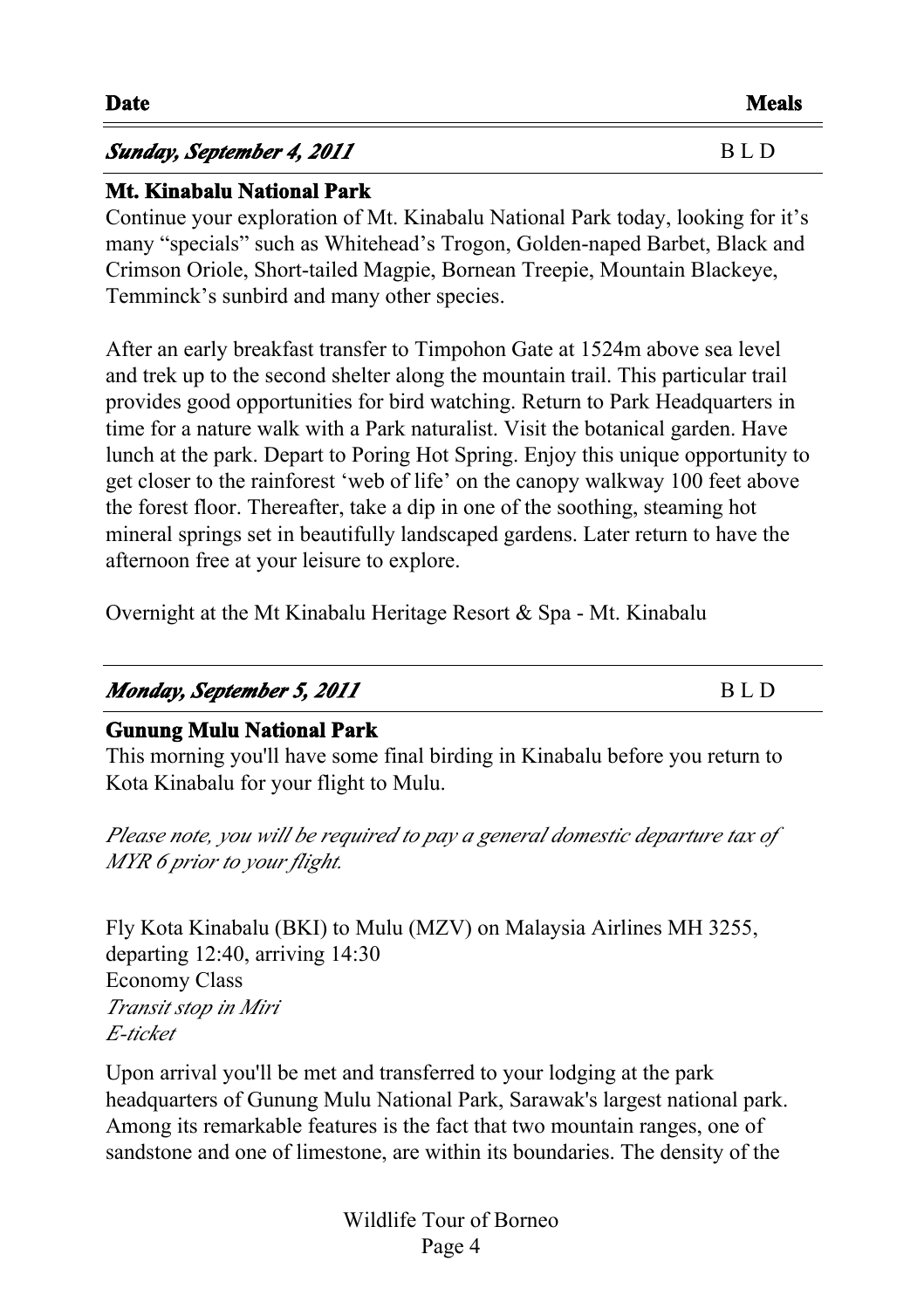vegetation and the shrill whine of cicadas and chirping tree frogs give this forest a primeval quality that must be experienced to be believed. Underneath it all lays a network of underground passages, including the largest cave chamber in the world.

This afternoon, take a boat up the Melinau River and visit a small *Penan* settlement, where some of the last nomadic peoples of Borneo live.

Overnight at the Royal Mulu Resort (Deluxe Room) - Gunung Mulu National Park

| Tuesday, September 6, 2011 | BLD. |
|----------------------------|------|
|                            |      |

#### **Gunung Mulu National Park**

Early this morning, embark on a wildlife adventure in the forest canopy.

An aerial walkway is suspended in the trees, offering one of the longest tree-based canopy walks in the world. As you walk among the ferns and vines 50 feet above the forest floor and river, you will be able to observe the rainforest's "web of life" from a whole new perspective. Keep an eye out for the remarkable hornbill flitting through the foliage, the long-tailed macaques, gibbons, squirrels, barking deer and Malayan sun bears. If you're lucky, you might also spot the stunning Rajah Brooke's birdwing butterfly.

Afterwards, return to Park Headquarters and begin a scenic three km plank walk through primary rainforest to the entrance of Deer Cave. Deer Cave has the world's largest cave entrance and is the largest single cave passage in the world—about 120 - 150 m in diameter. That is big enough to fit St. Paul's Cathedral under its massive archway. The cave has a moonlike landscape and, from one vantage point, a perfect profile of President Lincoln can be observed. Most evenings at sundown, a spectacular exodus of about two million bats can be observed leaving the cave in search of food. Next to Deer Cave is Lang's Cave. The stalactites and stalagmites inside this cave are representative of the very best limestone formations in the park. Trek back to the Park Headquarters by torchlight and return to your resort.

Overnight at the Royal Mulu Resort (Deluxe Room) - Gunung Mulu National Park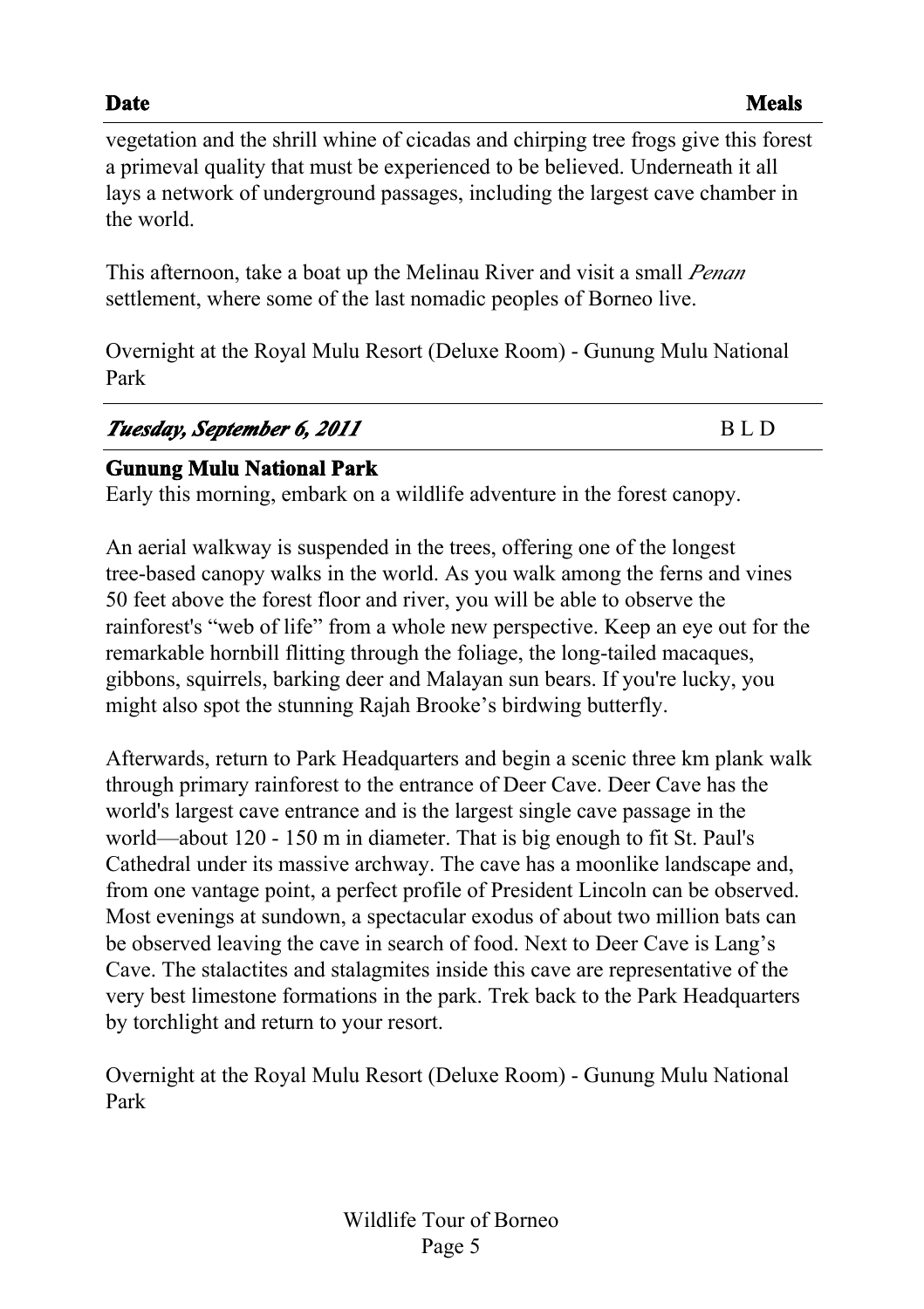#### **Date Meals**

#### *Wednesday, September 7, 2011* B L

#### **Gunung Mulu National Park to Sandakan**

In the morning, proceed by longboat upriver to Wind Cave with its impressive 'King's Chamber'. Here, stalactites and stalagmites with delicate lace-like patterns are found. A short walk along a plank walk suspended to the limestone cliff leads to Clearwater Cave. Like most caves in Mulu, Clearwater Cave is the habitat of many unique species of plants. One of them, the one-leafed plant, can only be found at Mulu. Rare species of orchids and pitcher plants can also be seen in many locations here, as well as photosensitive algae that grow on certain rocks and have produced needle-like formations pointing towards the source of their light. Clearwater Cave has a wonderful swimming area shaded by giant rainforest trees. Have a simple picnic or packed lunch before returning to your accommodation and checking out.

Afterwards, you'll be transferred to the airport for your flight to Kota Kinabalu

*Please note, you will be required to pay a general domestic departure tax of MYR 6 for your flight from Mulu-Kota Kinabalu and a specific domestic departure tax of MYR 25 for your flight from Kota Kinabalu-Sandakan.*

Fly Mulu (MZV) to Kota Kinabalu (BKI) on Malaysia Airlines MH 3254, departing 14:55, arriving 16:45 Economy Class *Transit stop in Miri E-ticket*

Fly Kota Kinabalu (BKI) to Sandakan (SDK) on Malaysia Airlines MH 3104, departing 19:50, arriving 20:40 Economy Class *E-ticket*

Upon arrival, you'll be met and transferred to your resort.

Overnight at the Sepilok Nature Resort (Standard Room) - Sandakan

*The quaint local timber bungalows of the Sepilok Nature Resort are nestled in a luxurious lakeside setting within walking distance of the Sepilok Forest Reserve. It is not uncommon to wake up in the morning with an orangutan or a few macaques sitting on the verandah.*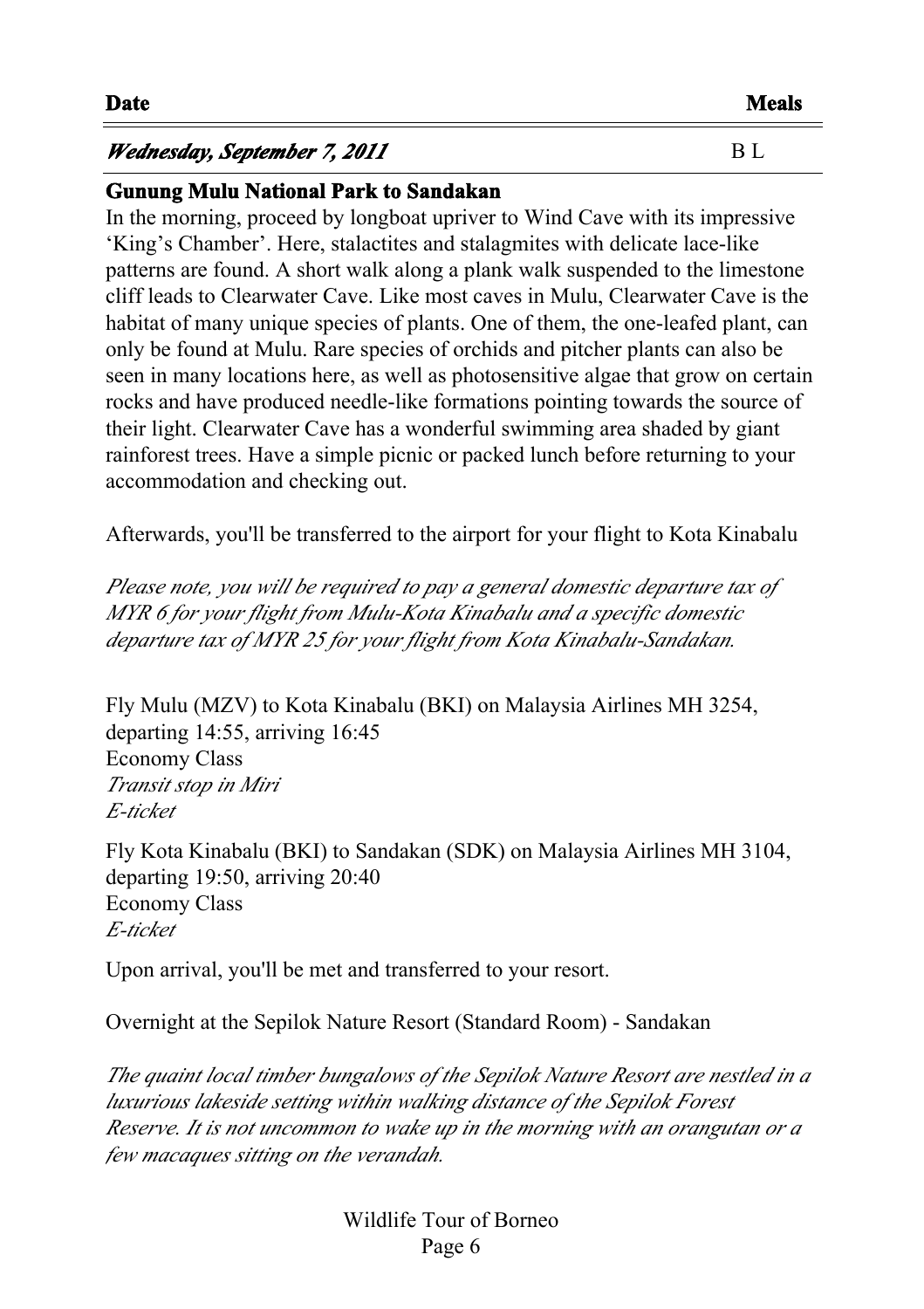#### *Thursday, September 8, 2011* B L D

#### **Sepilok**

This morning you'll visit the Sepilok Orangutan Rehabilitation Center. During their daily feeding, observe orangutans as they interact with each other in their natural habitat, providing unsurpassed photographic opportunities. Other protected animals brought here include Malay sun bears, baby elephants, wild cats, and even crocodiles. You'll have some time to relax and enjoy lunch before observing the afternoon feeding.

Afterwards, tour the informative museum and visit the Rainforest Discovery Center. Then enjoy a canopy walk.

Tonight enjoy an evening boardwalk safari.

Overnight at the Sepilok Nature Resort (Standard Room) - Sandakan

### *Friday, September 9, 2011* B L D

#### **Selingan "Turtle" Island**

This morning take a speedboat to Selingan Island, remembering to watch for dolphin pods along the way. Selingan Island, one of three islands that make up Turtle Island National Park, is a nesting ground for endangered green and hawksbill turtles. Spend the afternoon at your leisure exploring the island, swimming, and snorkeling in warm clear waters over dazzling coral reefs. After dinner, park rangers will take you to see green turtles come ashore to lay their eggs on the beach.

Overnight at Selingan Chalet (Room with private bathroom) - Selingan *Transfer to the island and seeing nesting turtles at night will be with other guests.<<>>*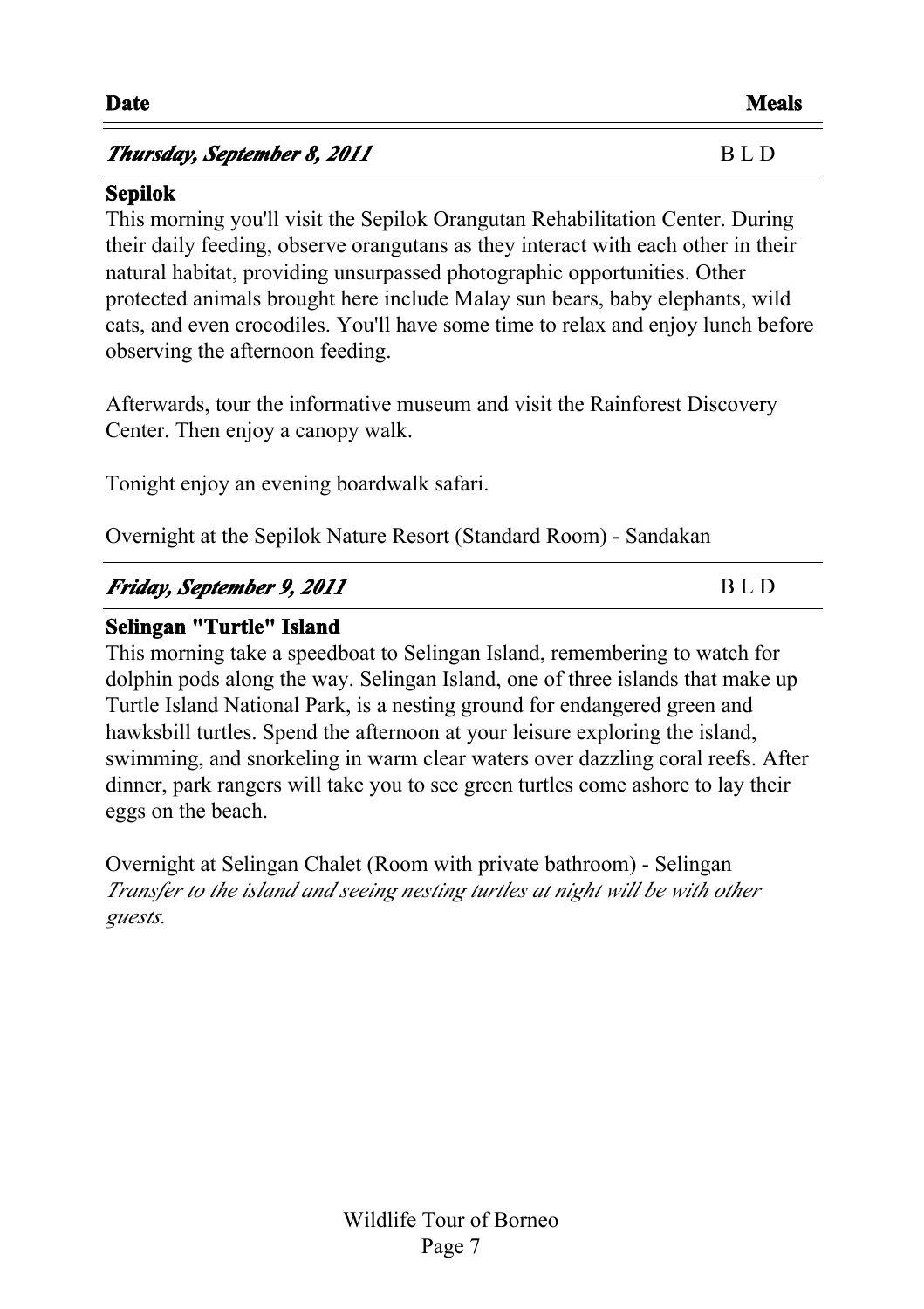#### **Saturday, September 10, 2011** B L D

#### **Kinabatangan Wildlife Sanctuary**

Depart Selingan for Sandakan by boat and enjoy a brief city tour before joining a boat excursion to the pristine mangrove forests along the lower Kinabatangan River delta in search of proboscis monkeys, birds and reptiles. Lunch is provided in the Abai Jungle Restaurant. Explore the surrounding area on the nature boardwalk before cruising up the Kinabatangan River in search of other wildlife. After dinner, depart for a night cruise and witness the glittering of fireflies on the mangrove trees.

Overnight at the Abai Jungle Lodge (Standard Room) - Remote Location Transfer to Abai is join-in, but touring will be private.

### *Sunday, September 11, 2011* B L D

#### **Kinabatangan Wildlife Sanctuary**

Early this morning depart on another boat trip for birdwatching and wildlife viewing at the nearby Pitas Lake. Then, return to the lodge for breakfast. Visit the nearby Abai village and observe the tree planting project (optional). Lunch will be served together with one of the families.

In the afternoon, depart by boat to Sukau and, after a chance to settle into your room, enjoy a river cruise up Kinabatangan River to Menanggul River in search of proboscis monkeys, birds and other wildlife.

Overnight at the Kinabatangan Riverside Lodge (Standard Room) - Remote Location *Transfers and boat journeys are with other guests <<>>*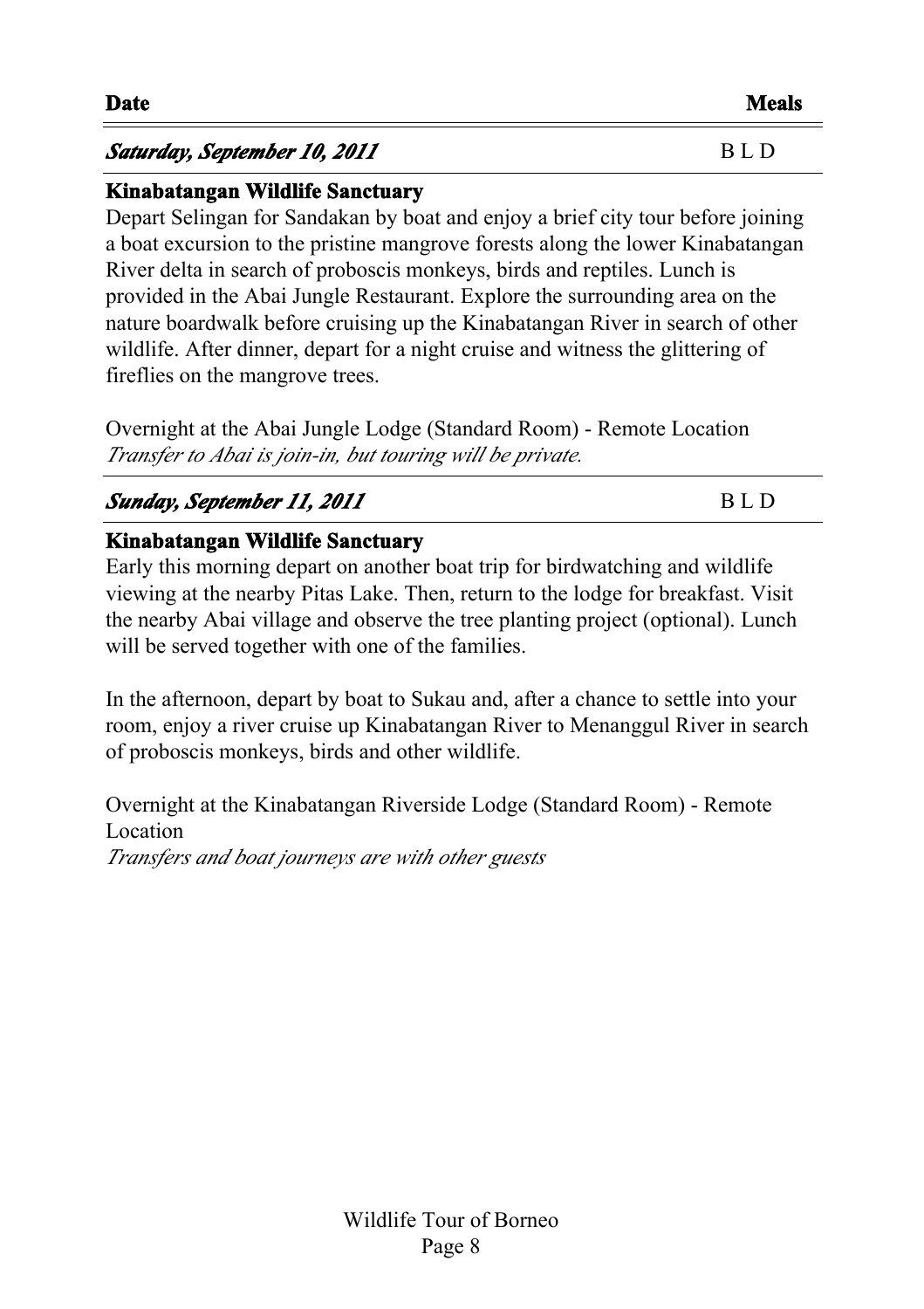# *Monday, September 12, 2011* BLD

# **Danum Valley Conservation Area**

This morning, you'll be driven 2.5 hours to Lahad Datu to board the scheduled transfer to the Borneo Rainforest Lodge on the shores of the Danum River. The drive will take you through logged and regenerating forest areas, providing a perspective on the challenges of conservation in this unique region, as well as some possible solutions.

The Borneo Rainforest Lodge is located in Sabah's largest protected lowland forest—the Danum Valley Conservation Area—which is made up of 108,230 acres of pristine virgin rainforest. The dipterocarp (broad-leaved evergreen) forest found in Borneo is considered to be the world's tallest and oldest, having existed for over 100 million years. It is also one of the world's richest areas for species variation under the rolling green canopy more than 200 feet (60 meters) above the ground.

Built in the style of local Kadazan/Dusan dwellings, the lodge offers tasteful yet simple comfort in a friendly and tranquil atmosphere. A place to observe wildlife, everything about the lodge supports this purpose: large open public spaces and verandahs, well marked nature trails, a canopy walk for tree level viewing, a well stocked library and an outstanding team of naturalists and guides ready to serve you at all times.

Attend a brief orientation before lunch. In the afternoon, depart for a guided walk on a nature trail (400m boardwalk circuit) and the canopy walkway.

Overnight at the Borneo Rainforest Lodge (Standard) - Danum Valley

*This rustic lodge near the Danum River features stilted chalets and bungalows, built and finished with local hardwoods. At the height of the treetop canopy, guest enjoy immersion in nature and an up-close wildlife experience combined with modern amenities. The lodge employs naturalists, and provides a variety of ways for guests to experience and learn more about the rainforest. Transfer to Danum Valley is join in but touring is private<<>>*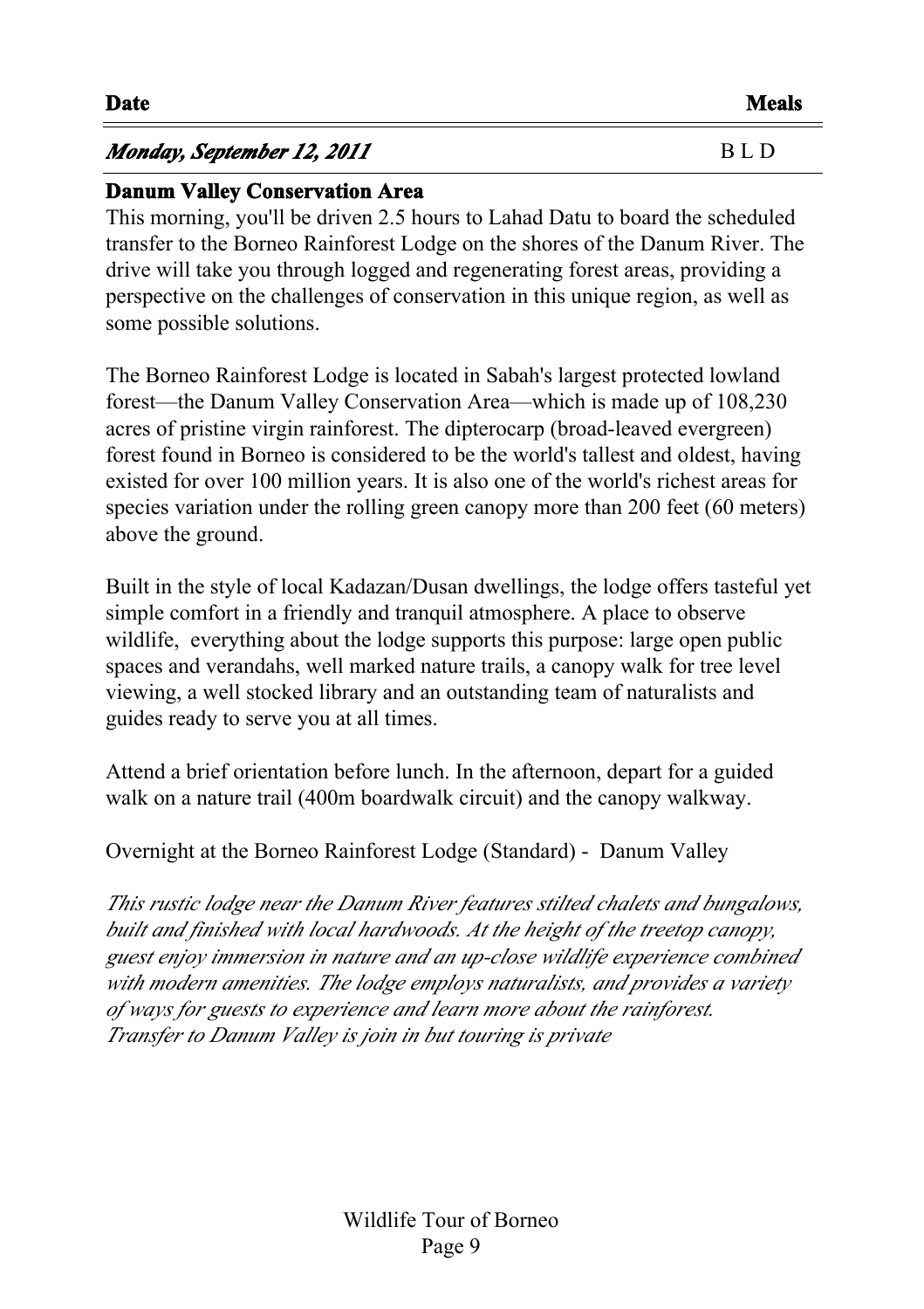#### **Tuesday, September 13, 2011** B L D

#### **Danum Valley Conservation Area**

Continue to discover the undisturbed forests of this incredible valley during guided nature walks, evening treks and night drives using spotlights. Around 110 species of mammals—including orangutans, Asian elephants, gibbons, loris, giant flying squirrels, Malayan sun bears, bearded pigs and yellow barking deer—live here. The forest is also home to 275 species of bird, including crested fireback pheasants and rhinoceros hornbills, and some of the world's largest butterflies and moths. This valley supports one of the largest remaining populations of wild orangutans, which expert trackers from the lodge will help you find. Take a short hike to a gorgeous waterfall and swimming hole. Or, go on a more challenging trek to the ancient Kadazan-Dusan burial grounds in the cliffs high above the lodge.

After dinner, depart on a guided drive where you may see bearded pigs, flying squirrels, and a variety of other wildlife, including nesting orangutans, civets or the elusive clouded leopard.

Overnight at the Borneo Rainforest Lodge (Standard) - Danum Valley

# *Wednesday, September 14, 2011* BLD

# **Tabin Wildlife Reserve**

This morning, depart the Danum Valley as you make your journey to the Tabin Wildlife Reserve.

Proceed to Lahad Datu, then continue to the Tabin Wildlife Reserve, one of the largest reserves in Borneo. Here you'll be staying at the Tabin Wildlife Resort, a small, 20-room resort consisting of traditional style, timber chalets discreetly perched amongst the rainforest and along the Lipad River. A variety of birds, insects and even small mammals can be sighted quite easily within the resort. Check into your charming Bornean timber bungalow, which comes complete with private balcony and hot water shower, a real luxury within the jungle.

After dinner, enjoy a slide presentation on Tabin's uniqueness, followed by a trip to look out for nocturnal wildlife and birds.

Overnight at the Tabin Wildlife Lodge (Hill Lodge) - Tabin Sanctuary *Transfer to Tabin join in, but touring is private.<<>>*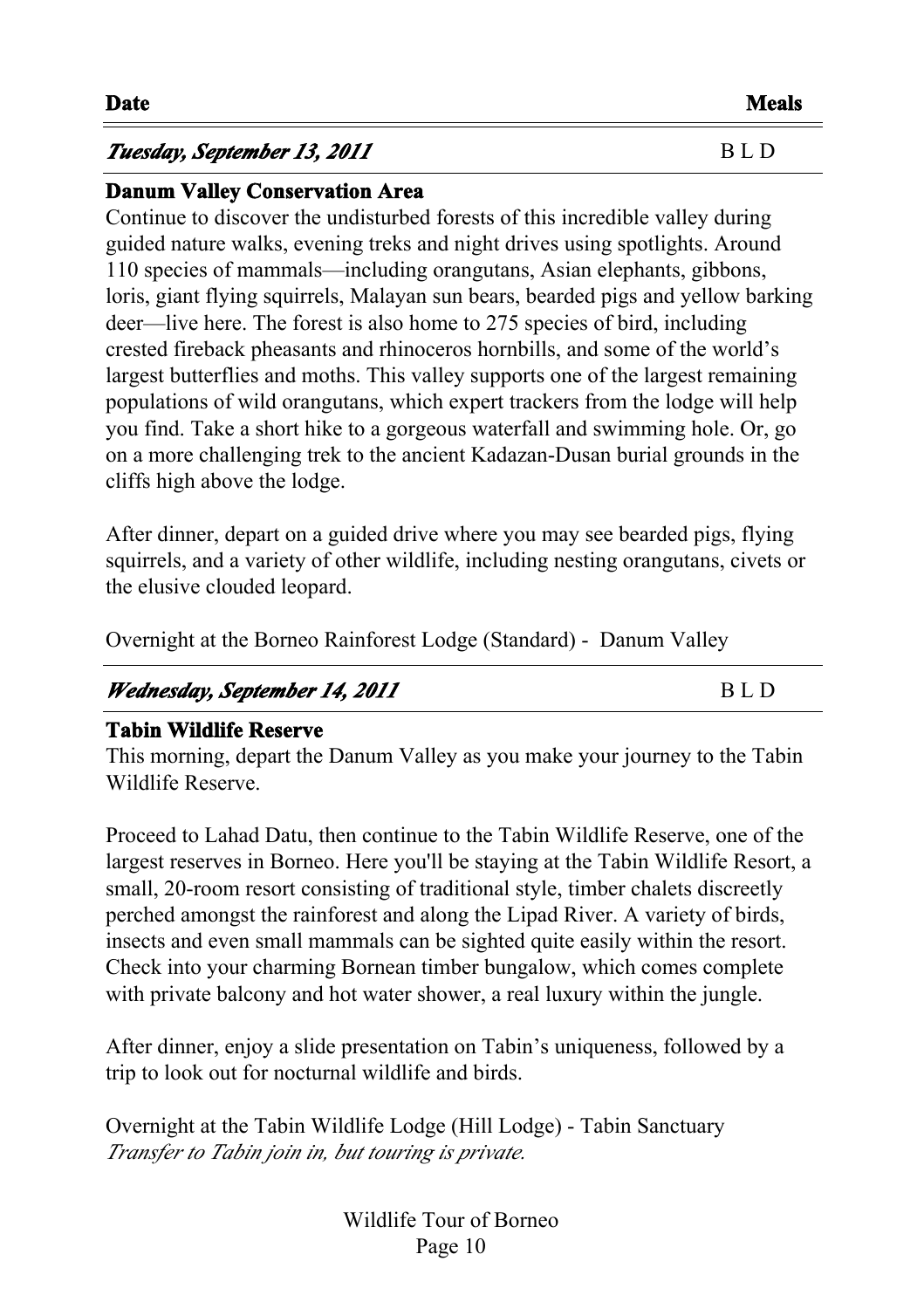| Thursday, September 15, 2011 | B L D |  |
|------------------------------|-------|--|
|                              |       |  |

#### **Tabin Wildlife Reserve**

Activities today include rainforest nature walks through undisturbed riverine and lowland dipterocarp forest, night walks and drives using spotlights. A self-guided nature trail, observation points, waterfalls and rivers for swimming add to the enjoyment of this unique area.

The conservation area shelters more than 300 species of birds and 109 species of mammals including Asian elephants, orangutans and deer. It is also home to Bornean rarities such as Sumatran rhinoceroses, clouded leopards and the impressive Bulwer's pheasants. You will definitely view an incredible diversity of flora and fauna including some of the world's largest butterflies and moths. At some time during your visit, you may happen upon a delicate mousedeer, a snorting group of bearded pigs, the haunting call of Bornean gibbons or a glimpse of giant flying squirrels gliding through the canopy.

This morning, take a 20-minute rainforest trek to visit the Lipad mud volcano, which serves as a mineral salt lick for wildlife. The elevated bare area of the mud volcano is a known frequent of deer, wild boar, elephants and innumerable birds. Try to identify the multitude of animal footprints here. Climb the observation tower and admire the contrasting landscape of the bare area and its surrounding thick forest. A nearby fig tree is a busy feasting place for hornbills and other birds and primates during the fruiting season. Across from the observation tower, bare branches of towering trees are favorite perching places for Green Imperial Pigeons and Doves.

This evening, enjoy another nocturnal wildlife experience.

Overnight at the Tabin Wildlife Lodge (Hill Lodge) - Tabin Sanctuary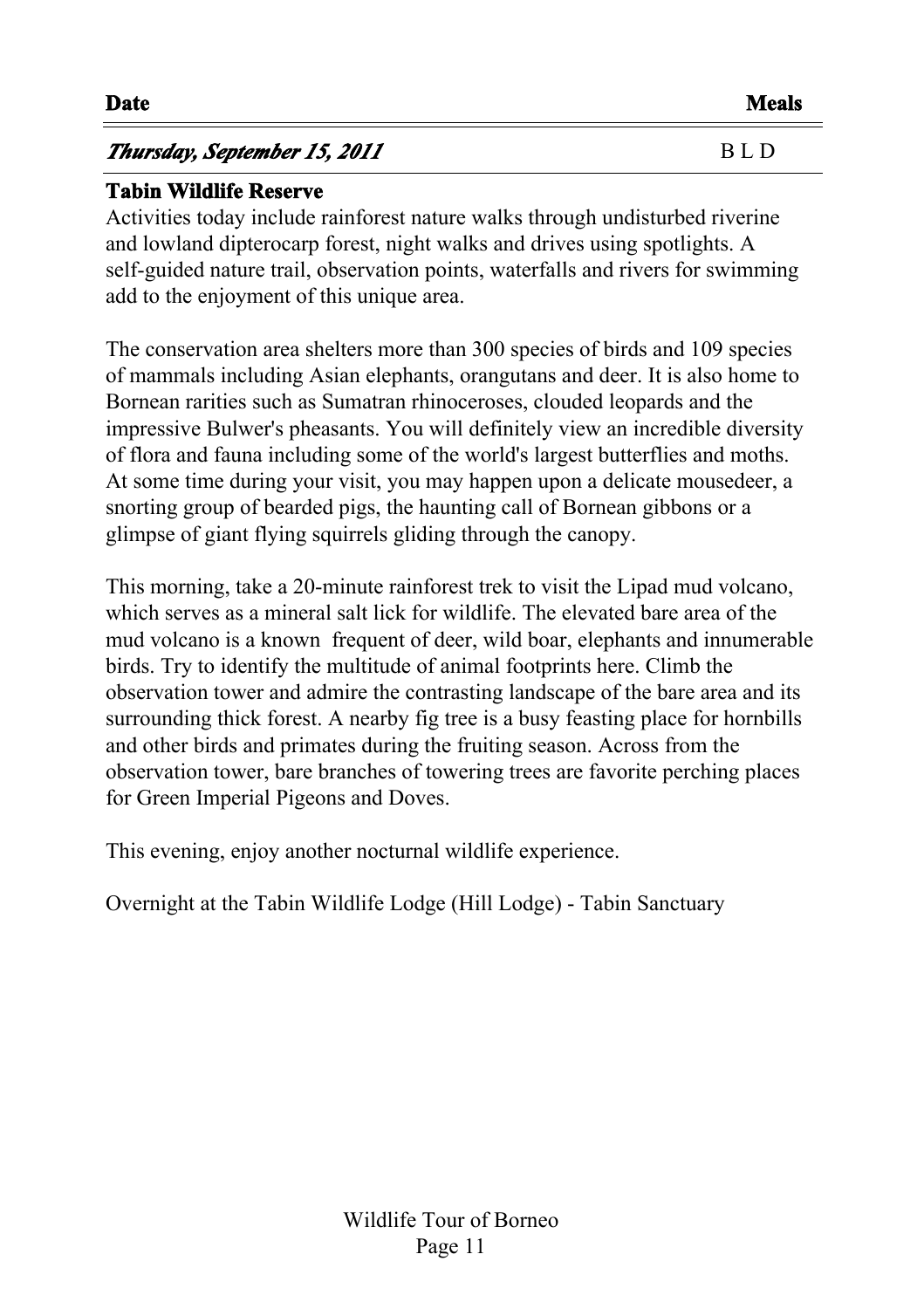| <b>Date</b>                | Meals |
|----------------------------|-------|
| Friday, September 16, 2011 | BLD   |

#### **Tabin Wildlife Reserve**

After an early breakfast, depart for birding along the road leading to the Core Area of Tabin Wildlife Reserve. The fully regenerated secondary forest with its relatively lower canopy and good natural light provides a delightful birding experience. You will be entertained by wild bird songs and the calls of the Borneon Gibbons. In the afternoon, you can trek along the Tomanggong Road.

Overnight at the Tabin Wildlife Lodge (Hill Lodge) - Tabin

| Saturday, September 17, 2011 | BLD |
|------------------------------|-----|
|                              |     |

#### **Tabin Wildlife Reserve**

Continue with your guide exploring the reserve today based upon your interests.

Overnight at the Tabin Wildlife Lodge (Hill Lodge) - Tabin

### **Sunday, September 18, 2011** BL

#### **Lahad Datu/Kota Kinabalu**

After breakfast, relax at the Sunbird Café while enjoying the birds in the surrounding garden, or, venture to the riverside bird hide to discover other species.

Early lunch and then depart from Tabin Wildlife Resort and transfer to Lahad Datu to fly to Kota Kinabalu.

*Please note, you will be required to pay a general domestic departure tax of MYR 6 prior to your flight. Transfer is with other guests <<>>*

Fly Lahad Datu (LDU) to Kota Kinabalu (BKI) on Malaysia Airlines MH 3023, departing 17:25, arriving 18:20 Economy Class *E-ticket*

Upon arrival, you'll be on your own until your flight home.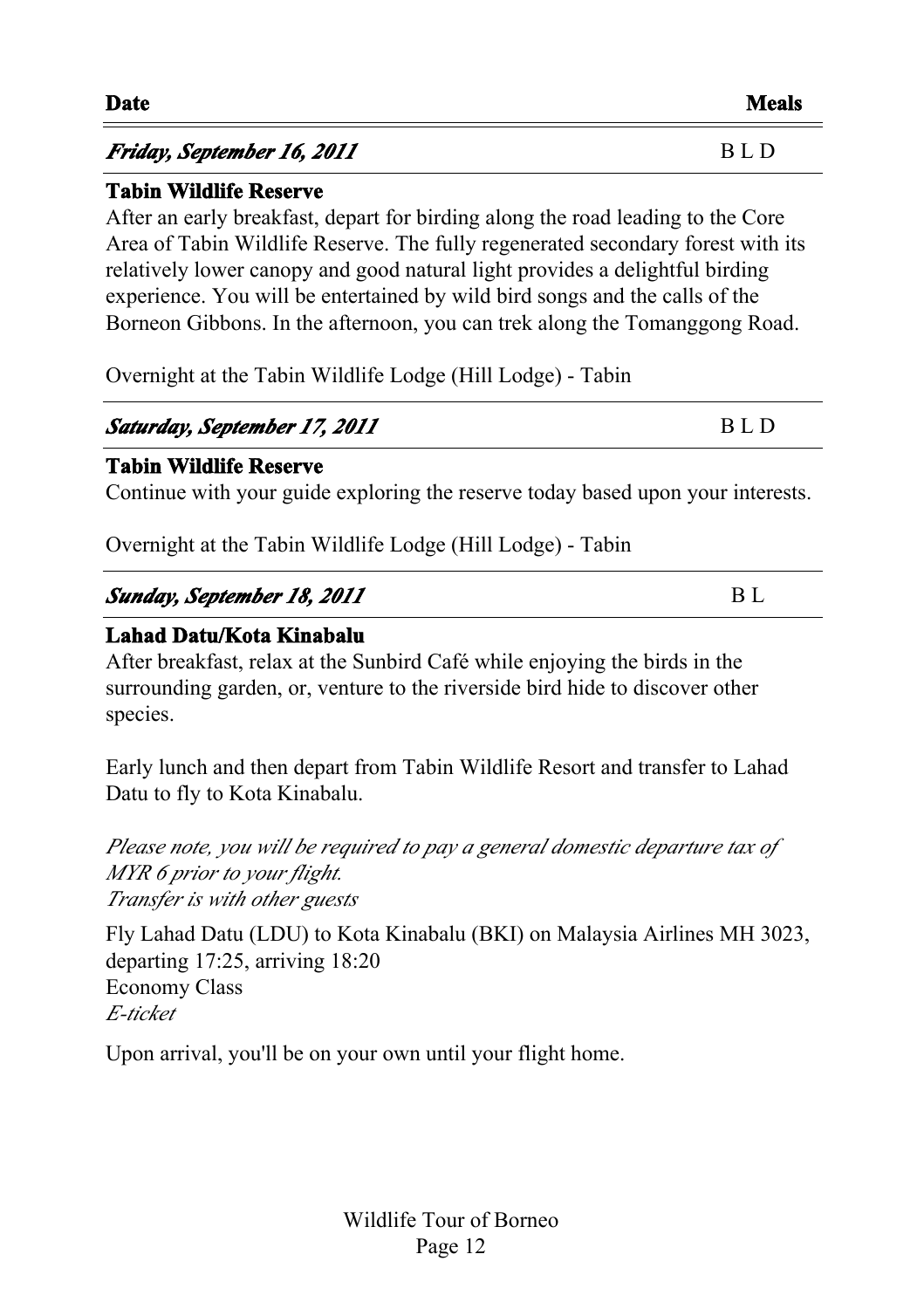.

#### *Monday, September 19, 2011*

#### **Fly home**

Fly Kota Kinabalu to Seoul on Asiana Airlines OZ 758, departing 00:10, arriving 06:25 Economy Class *Flight arranged on your own. Please check details before departure.*

Fly Seoul Incheon to Chicago O'Hare on Asiana Airlines OZ 236, departing 11:00, arriving 09:40 Economy Class *Flight arranged on your own. Please check details before departure.*

Fly Chicago O'Hare to Boston on United Airlines UA 3502, departing 12:00, arriving 15:17 Economy Class *Operated by United Express/ Shuttle America Flight arranged on your own. Please check details before departure.*

Welcome home. We hope you had a wonderful trip. Thank you for traveling with **Asia Transpacific Journeys.**

**©Boulder Adventures, Inc. d.b.a. Asia Transpacific Journeys**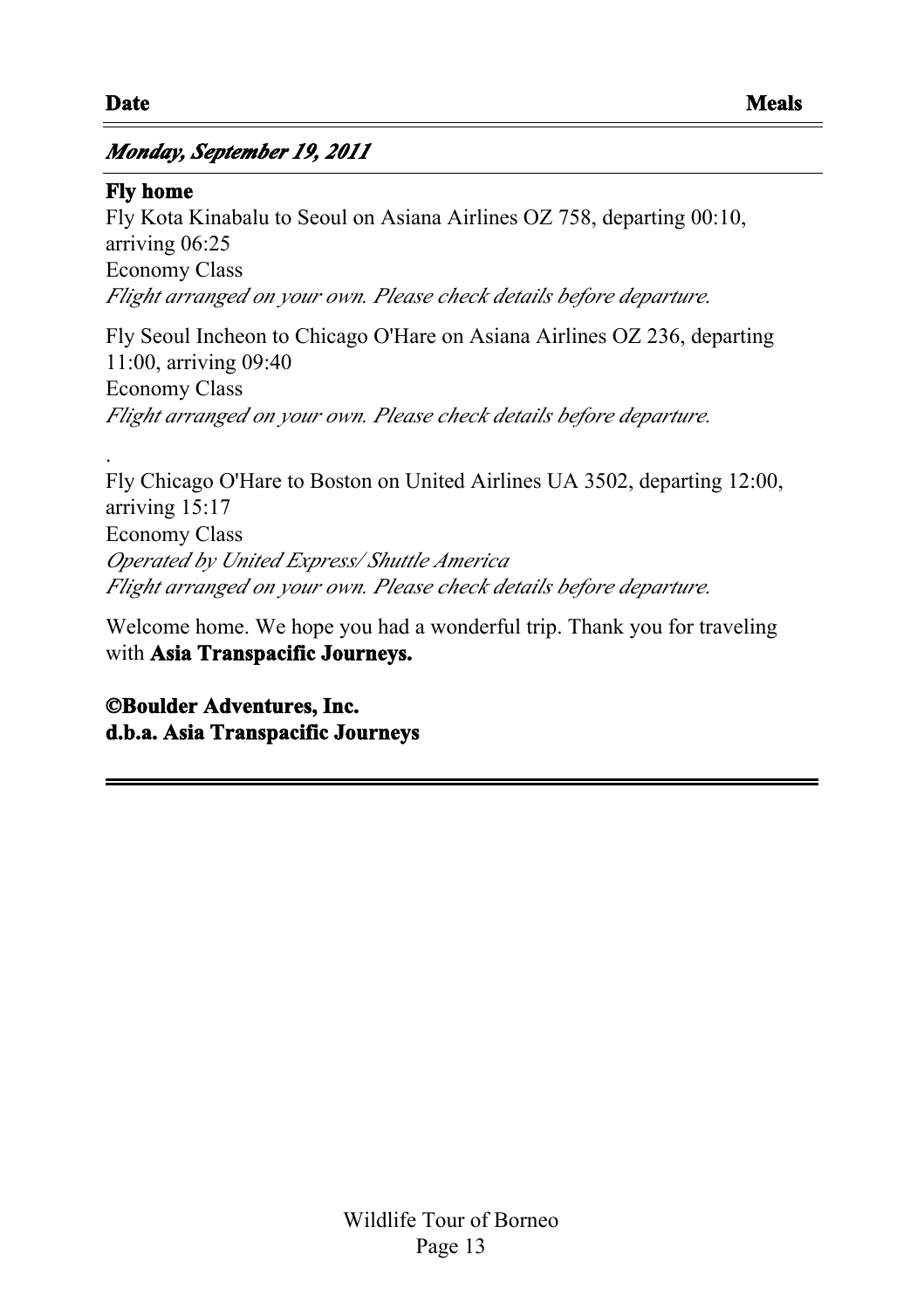# **Air Itinerary**

(See Notes on Air Information Page)

#### **Guenther Eichhorn Wildlife Tour of Borneo**

|              | From-To                                                                                                            | Airline                                                             | Flight#              | Time           | Class   |
|--------------|--------------------------------------------------------------------------------------------------------------------|---------------------------------------------------------------------|----------------------|----------------|---------|
|              | Wednesday, August 31, 2011                                                                                         |                                                                     |                      |                |         |
| DEP:<br>ARR: | <b>Boston</b><br><b>Chicago O'Hare</b>                                                                             | UA                                                                  | 881                  | 08:05<br>09:50 | Economy |
|              | United Airlines Airline Tel. (800) 538-2929<br>Flight arranged on your own. Please check details before departure. |                                                                     |                      |                |         |
| DEP:<br>ARR: | <b>Chicago O'Hare</b><br><b>Seoul Incheon</b>                                                                      | OZ                                                                  | 235                  | 12:00<br>16:00 | Economy |
|              | Asiana Airlines Airline Tel. 800-227-4262<br>Flight arranged on your own. Please check details before departure.   |                                                                     | (Arrive on 9/1/2011) |                |         |
|              | Thursday, September 1, 2011                                                                                        |                                                                     |                      |                |         |
| DEF:<br>ARR: | <b>Seoul Incheon</b><br>Kota Kinabalu                                                                              | OZ                                                                  | 757                  | 18:50<br>23:05 | Economy |
|              | Asiana Airlines Airline Tel. 800-227-4262                                                                          | Flight arranged on your own. Please check details before departure. |                      |                |         |
|              |                                                                                                                    |                                                                     |                      |                |         |
|              | Monday, September 5, 2011                                                                                          |                                                                     |                      |                |         |
| DEP:<br>ARR: | Kota Kinabalu (BKI)<br>Mulu (MZV)                                                                                  | MН                                                                  | 3255                 | 12:40<br>14:30 |         |
|              | Ticket Supplier: ATJ Travel<br>Malaysia Airlines Airline Tel. (800) 552-9264<br>E-ticket                           |                                                                     |                      |                | Economy |
|              |                                                                                                                    |                                                                     |                      |                |         |
| DEP:<br>ARR: | Wednesday, September 7, 2011<br>Mulu (MZV)<br>Kota Kinabalu (BKI)                                                  | MН                                                                  | 3254                 | 14:55<br>16:45 | Economy |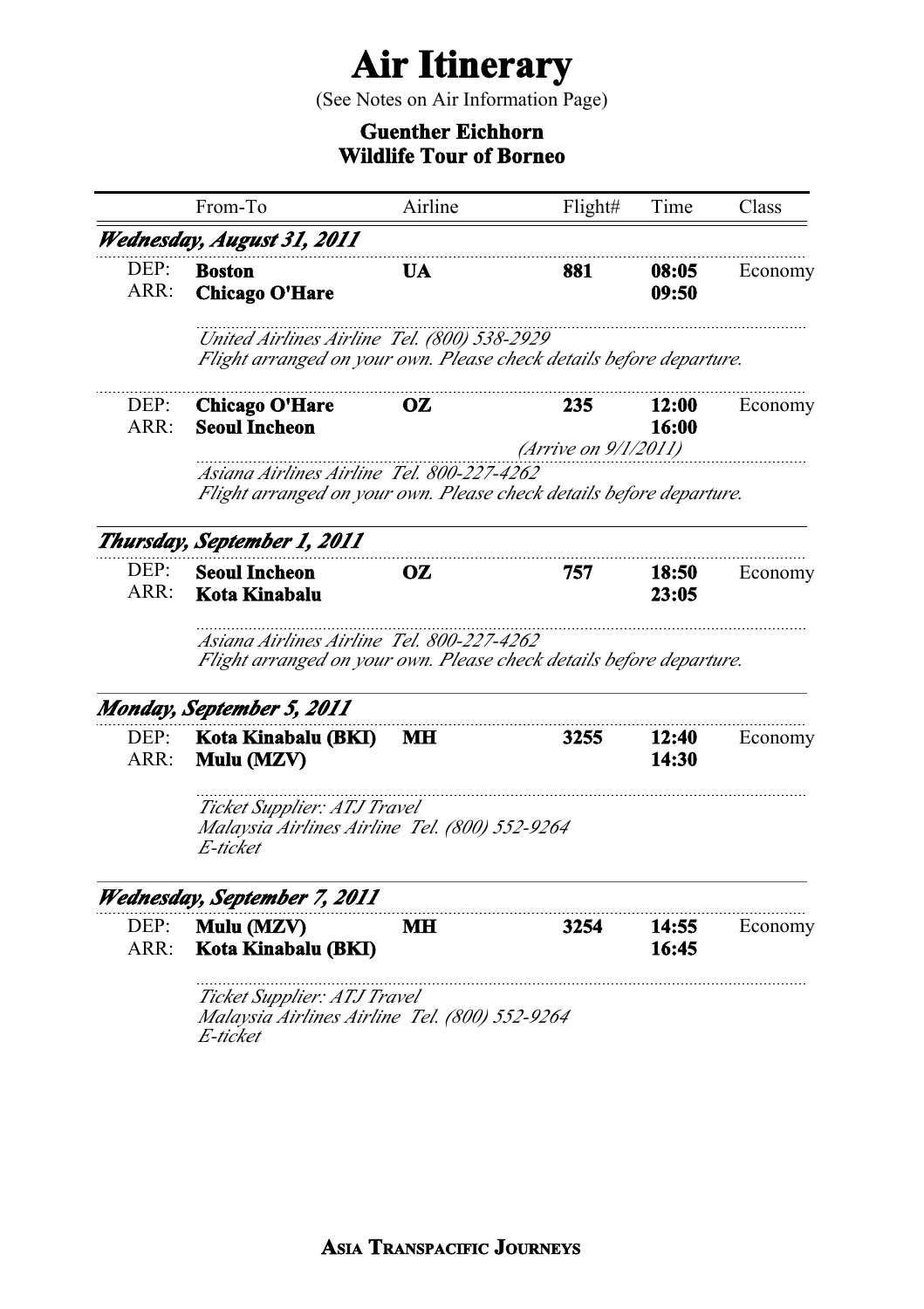#### **Air Itinerary (continued) Guenther Eichhorn Wildlife Tour of Borneo**

|              | From-To                                                                                                          | Airline   | Flight# | Time           | Class   |
|--------------|------------------------------------------------------------------------------------------------------------------|-----------|---------|----------------|---------|
| DEP:<br>ARR: | Kota Kinabalu (BKI)<br>Sandakan (SDK)                                                                            | МH        | 3104    | 19:50<br>20:40 | Economy |
|              | Ticket Supplier: ATJ Travel<br>Malaysia Airlines Airline Tel. (800) 552-9264<br>E-ticket                         |           |         |                |         |
|              | Sunday, September 18, 2011                                                                                       |           |         |                |         |
| DEF:<br>ARR: | <b>Lahad Datu (LDU)</b><br>Kota Kinabalu (BKI)                                                                   | MН        | 3023    | 17:25<br>18:20 | Economy |
|              | Ticket Supplier: ATJ Travel<br>Malaysia Airlines Airline Tel. (800) 552-9264<br>E-ticket                         |           |         |                |         |
|              | Monday, September 19, 2011                                                                                       |           |         |                |         |
| DEF:<br>ARR: | Kota Kinabalu<br>Seoul                                                                                           | <b>OZ</b> | 758     | 00:10<br>06:25 | Economy |
|              | Asiana Airlines Airline Tel. 800-227-4262<br>Flight arranged on your own. Please check details before departure. |           |         |                |         |
| DEF:         | <b>Seoul Incheon</b>                                                                                             | <b>OZ</b> | 236     | 11:00          | Economy |
| ARR:         | <b>Chicago O'Hare</b>                                                                                            |           |         | 09:40          |         |
|              | Asiana Airlines Airline Tel. 800-227-4262<br>Flight arranged on your own. Please check details before departure. |           |         |                |         |
| DEP:         | <b>Chicago O'Hare</b>                                                                                            | UA        | 3502    | 12:00          | Economy |
| ARR:         | <b>Boston</b>                                                                                                    | (0.001)   |         |                | 15:17   |

*United Airlines Airline Tel. (800) 538-2929 Flight arranged on your own. Please check details before departure.*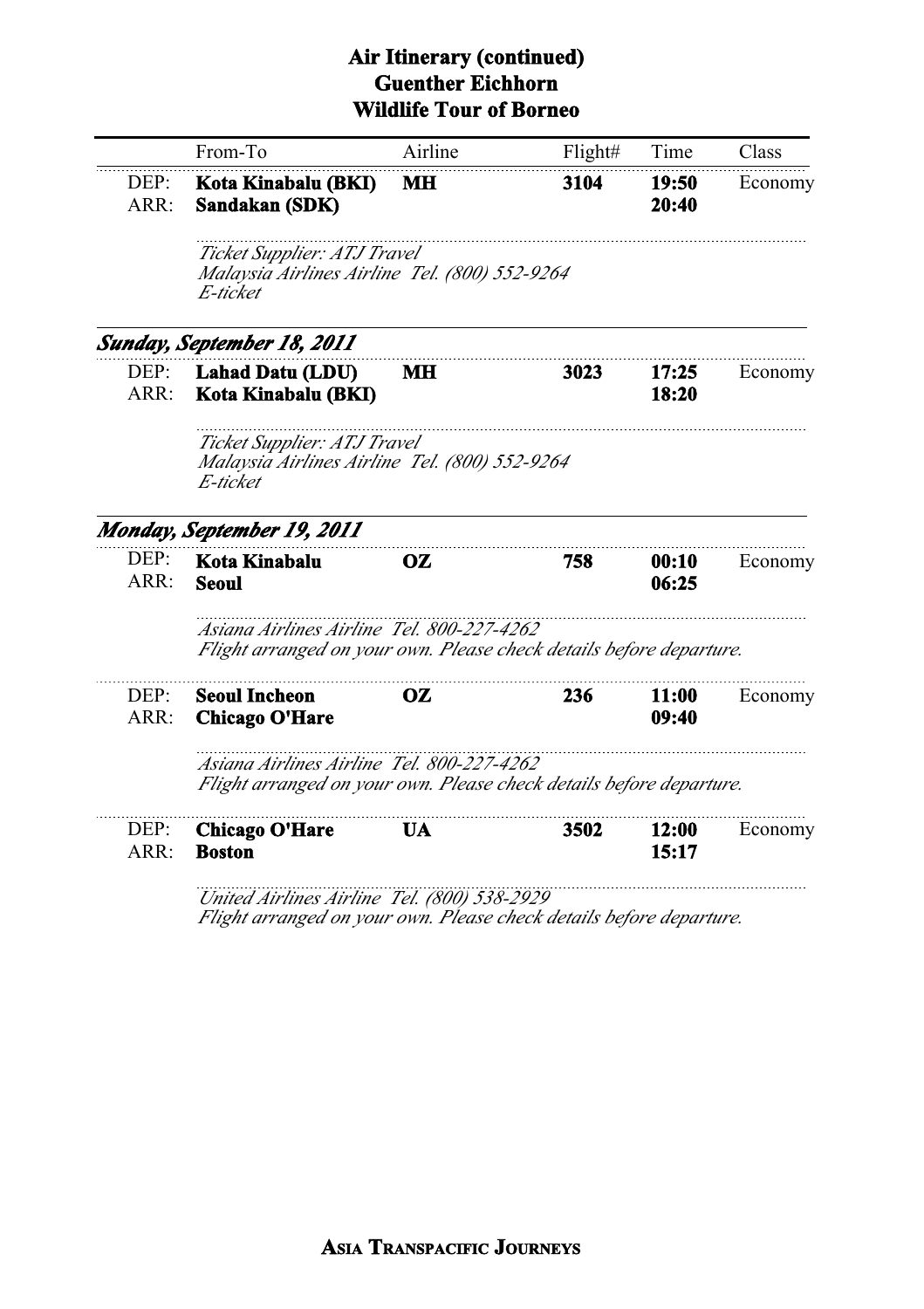#### **Air Itinerary (continued) Guenther Eichhorn Wildlife Tour of Borneo**

*Flight schedules can and do change. We have reconfirmed all flights arranged through Asia Transpacific Journeys and our overseas operators. If there is a schedule change, and we have advance notice, we will notify you. Otherwise, you will be notified in country by your guide and/or our ground operator. If you have arranged your own flights, either international or domestic within Asia, we recommend that you check with your airline prior to departure for last minute schedule changes.*

#### Special Notes:

**Please note that your domestic airline tickets while in Malaysia are e-tickets and no paper tickets will be issued. You will simply be required to show your passport when you check in. Some international airports require that you show an e-ticket receipt upon entering the airport, before you arrive to the check-in counter. Therefore, we've included a receipt, attached to an ATJ ticket jacket, with your Final Travel Documents. Please present this copy of your receipt when checking in. If you have any questions please feel free to call us at 800-642-2742.**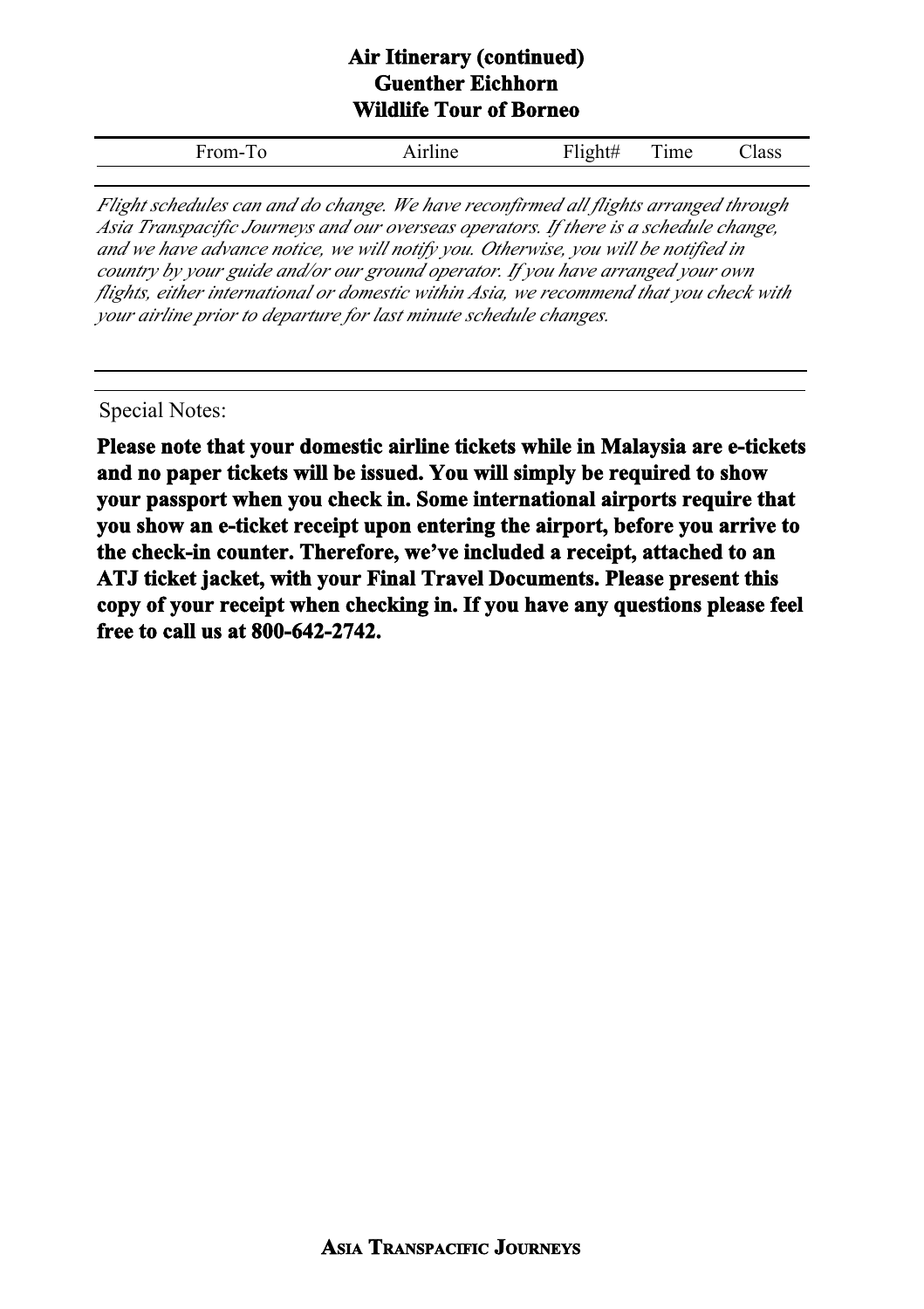# Chronological Contact Information for Guenther Eichhorn

| Date    | Contact                  | Overnight Location                       |
|---------|--------------------------|------------------------------------------|
| 9/1/11  | Borneo Adventure Sdn Bhd | Novotel Hotel - Kota<br>Kinabalu         |
| 9/2/11  | Borneo Adventure Sdn Bhd | Novotel Hotel - Kota<br>Kinabalu         |
| 9/3/11  | Borneo Adventure Sdn Bhd | Mount Kinabalu Heritage<br>Resort & Spa  |
| 9/4/11  | Borneo Adventure Sdn Bhd | Mount Kinabalu Heritage<br>Resort & Spa  |
| 9/5/11  | Borneo Adventure Sdn Bhd | Royal Mulu Resort                        |
| 9/6/11  | Borneo Adventure Sdn Bhd | Royal Mulu Resort                        |
| 9/7/11  | Borneo Adventure Sdn Bhd | Sepilok Nature Resort,<br>Sandakan       |
| 9/8/11  | Borneo Adventure Sdn Bhd | Sepilok Nature Resort,<br>Sandakan       |
| 9/9/11  | Borneo Adventure Sdn Bhd | Selingan Chalets, Turtle<br>Island       |
| 9/10/11 | Borneo Adventure Sdn Bhd | Abai Jungle Lodge                        |
| 9/11/11 | Borneo Adventure Sdn Bhd | Kinabatangan River Lodge                 |
| 9/12/11 | Borneo Adventure Sdn Bhd | Borneo Rainforest Lodge,<br>Danum Valley |
| 9/13/11 | Borneo Adventure Sdn Bhd | Borneo Rainforest Lodge,<br>Danum Valley |
| 9/14/11 | Borneo Adventure Sdn Bhd | Tabin Wildlife Resort                    |
| 9/15/11 | Borneo Adventure Sdn Bhd | Tabin Wildlife Resort                    |
| 9/16/11 | Borneo Adventure Sdn Bhd | Tabin Wildlife Resort                    |
| 9/17/11 | Borneo Adventure Sdn Bhd | Tabin Wildlife Resort                    |
|         |                          |                                          |

*(please note dates are in Asian time)*

**ASIA TRANSPACIFIC JOURNEYS**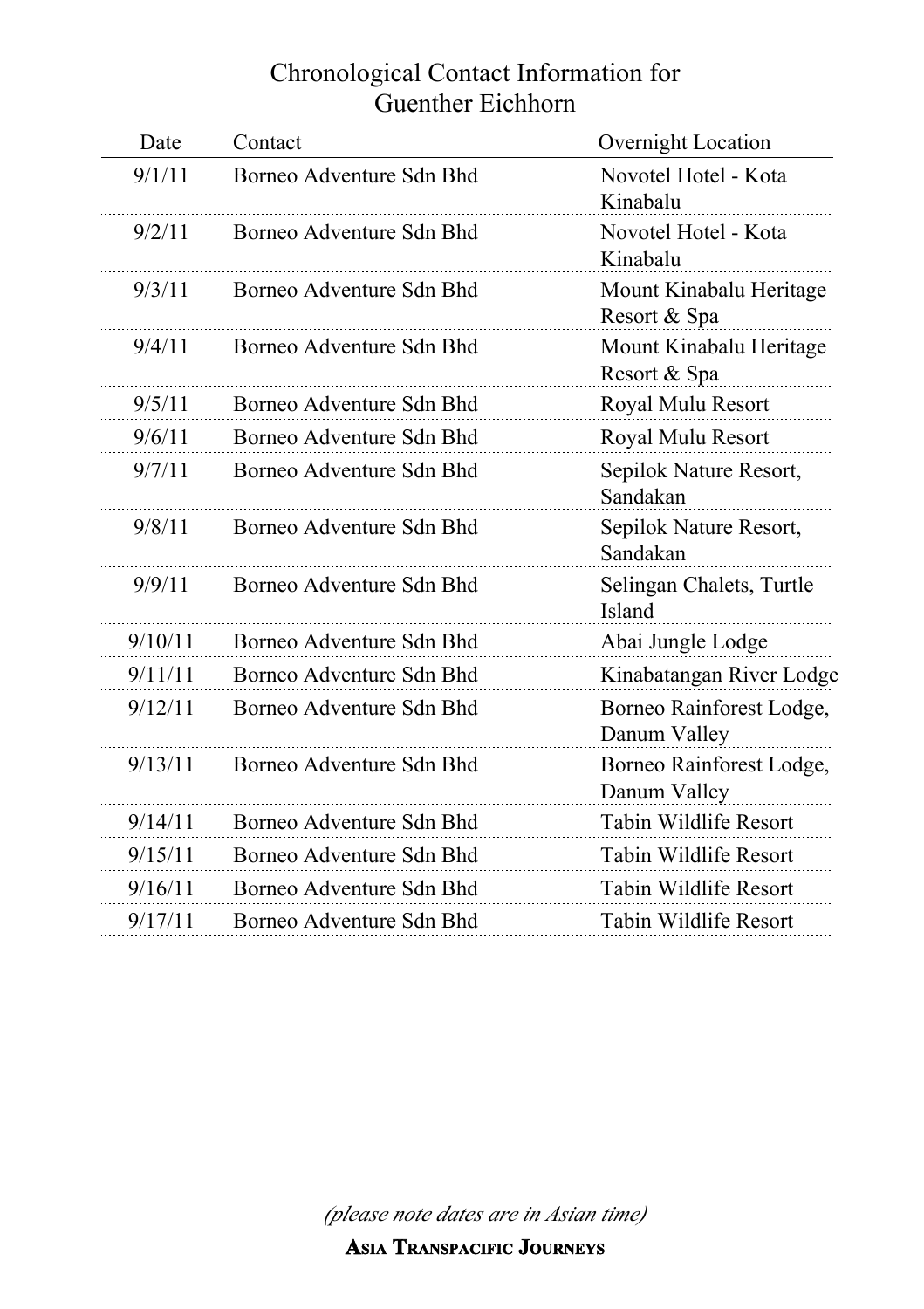| Contact Information |
|---------------------|
|---------------------|

#### **Asia Transpacific Journeys**

2995 Center Green Court Boulder, CO 80301

#### **Abai Jungle Lodge** Tel: 6 089 213502

Owned by S. I. Tours Sdn. Bhd Fax: 6089 217807 Block Hs - 5, Lot 59, Sandakan Harbour Sabah Sandakan , 90000 Malaysia

#### **Borneo Adventure Sdn Bhd** Tel: 60 (82) 245-175

55 Main Bazaar Kuching 93000 Sarawak MALAYSIA

60 (19) 858 5952

Fax: 60 (82) 422-626

#### **Borneo Rainforest Lodge, Danum Valley** Tel: 60 (88) 709-106

PO 78, Jalum Danum Lahad Datu, PO Box 61174 Sabah Danum Valley MALAYSIA

#### **Kinabatangan River Lodge** Tel: 60 (89) 213 502

#### Lot 1002 & 1003 Wisma Khoo Siak Chiew Fax: 60 (89) 217 807

P.O Box 1962 90722 Sandakan , Sabah MALAYSIA

#### **Mount Kinabalu Heritage Resort & Spa** Tel: 60 (88) 889-511

W.D.T. 11 Fax: 60 (88) 889-101 89809 Ranau , Sabah MALAYSIA

#### **Novotel Hotel - Kota Kinabalu** Tel: 60-88-529888

Jalan UMS Fax: 60-88-529889 Sabah Borneo Kota Kinabalu , 88450 MALAYSIA

Phone/Fax

Tel: 303-443-6789 Fax: 303-443-7078

**Emergency Line: 720-883-6768 (Emerg. only)**

Alt. Tel: 60 (88) 234-009

Fax: 60 (88) 709-105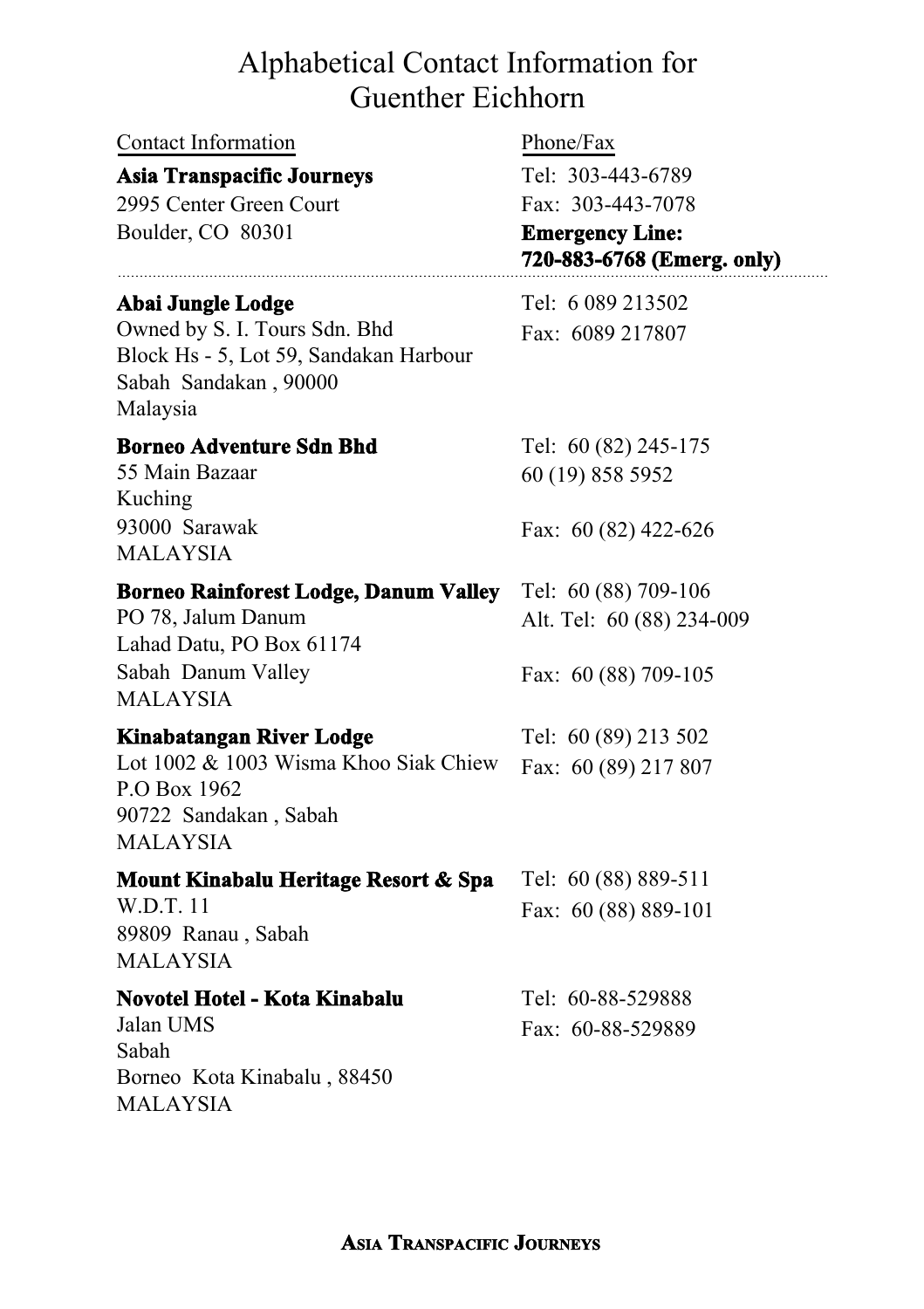| <b>Royal Mulu Resort</b><br>CDT62<br>98007 Miri, Sarawak<br>MALAYSIA                                                  | Tel: 60 (85) 790-100<br>Fax: 60 (85) 790-105  |
|-----------------------------------------------------------------------------------------------------------------------|-----------------------------------------------|
| Selingan Chalets, Turtle Island<br>No address<br><b>Borneo</b><br>MALAYSIA                                            | Tel: 60 (89) 246-341                          |
| Sepilok Nature Resort, Sandakan<br>Labuk Rd<br>Sabah Sandakan<br>MALAYSIA                                             | Tel: $60(89)$ 535-001<br>Fax: 60 (89) 535-002 |
| Tabin Wildlife Resort<br>Lot 11-1, 1st Flr, Blk A, Damai Point<br>Jln Damai<br>88300 Kota Kinabalu, Sabah<br>MALAYSIA | Tel: 60 (88) 267 266<br>Fax: 60 (88) 258 266  |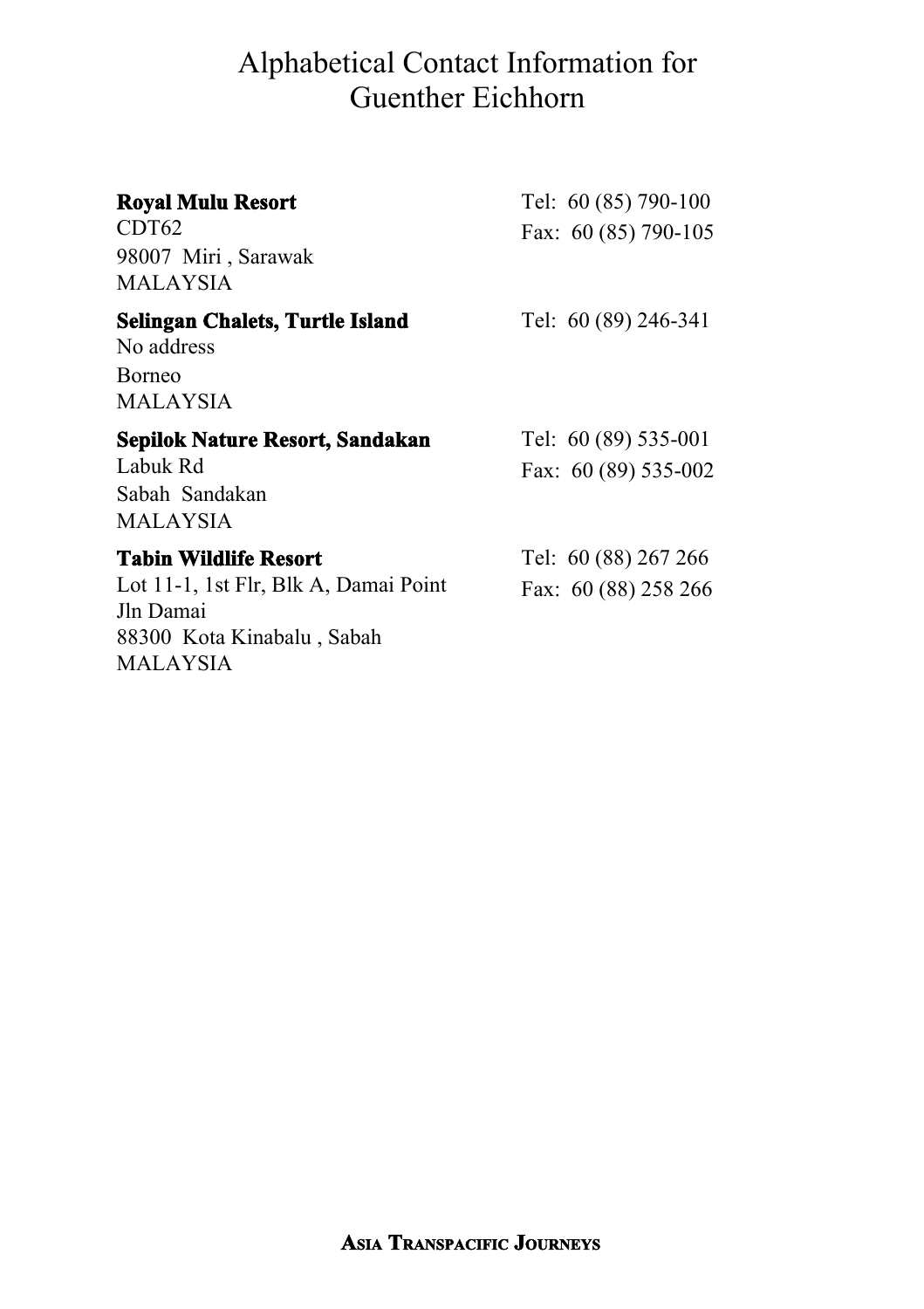#### **Dialing**

Numbers in ( ) are city codes. Dial these only if you are calling from outside the city in question. Precede city codes with a "0" if you are calling from within the country.

To direct-dial a local representative from any city within the country (other than where they are located) dial:

 $0 - (city code) - (number).$ 

Numbers listed prior to the city code, are country codes. Dial these only if you are calling a contact from outside the country in question.

To direct-dial a local representative from the U.S., dial: 011 - (country code) - (city code) - (number).

To direct-dial a local representative in another country, you will need to obtain an international access code. Ask your hotel or local representative for the international access code of the country in which you are trying to dial, then continue to dial the entire number as listed.

Because dialing procedures can vary within a destination, ask your hotel or local representative for assistance if you are having trouble completing a restaurant reservation or the like.

For more serious concerns, if you have a problem, **first contact our local representative** as per your contact information. If our local representative cannot solve it, contact our office in Colorado. Our office hours are M-F, 7:30 a.m. to 5:30 p.m. (Mountain Time). Although we are unable to accept collect calls, upon your return we will refund any calling charges (on a direct-dial basis) from overseas that are necessitated by our local representative's errors. Please note that we are between 8.5 and 16 hours behind countries in Asia and the Pacific Region.

#### **After Hours Emergency or Weekend Emergency**

If you have an international **travel delay** or an extreme or **life-threatening emergency** which requires our immediate attention and you are calling after our office hours Monday through Friday or on a weekend, please call our emergency line (see below). If you need to leave a message, you will have five minutes to leave your message on the emergency line voice mail.

Please give a brief description of the emergency and leave details as to when and where you can be reached. Include your phone and fax number. An Asia Transpacific Journeys staff member will respond to your call.

#### **ASIA TRANSPACIFIC JOURNEYS**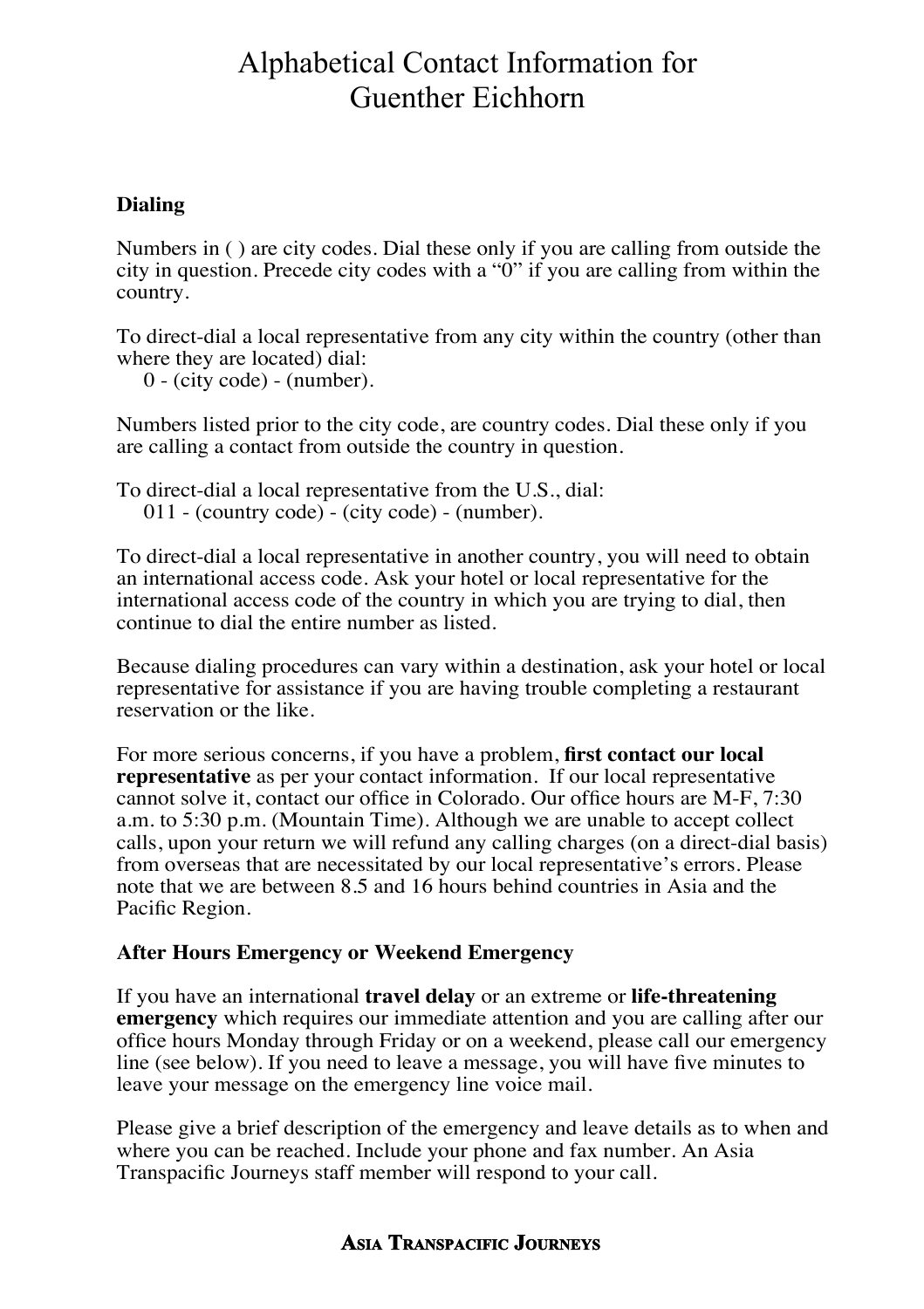This **emergency line** is not a message service, but for **emergencies only**. In the event of a true emergency, if we have not responded to you within one hour, please call the emergency line again to rule out the slight possibility that the call was not received.

**Emergency Line:** (720) 883-6768 Our contact information is: **Asia Transpacific Journeys** 2995 Center Green Court Boulder, Colorado 80301 U.S.A. **Tel:** (303) 443-6789 **Fax:** (303) 443-7078 **Emergency Line:** (720) 883-6768 **E-mail:** travel@asiatranspacific.com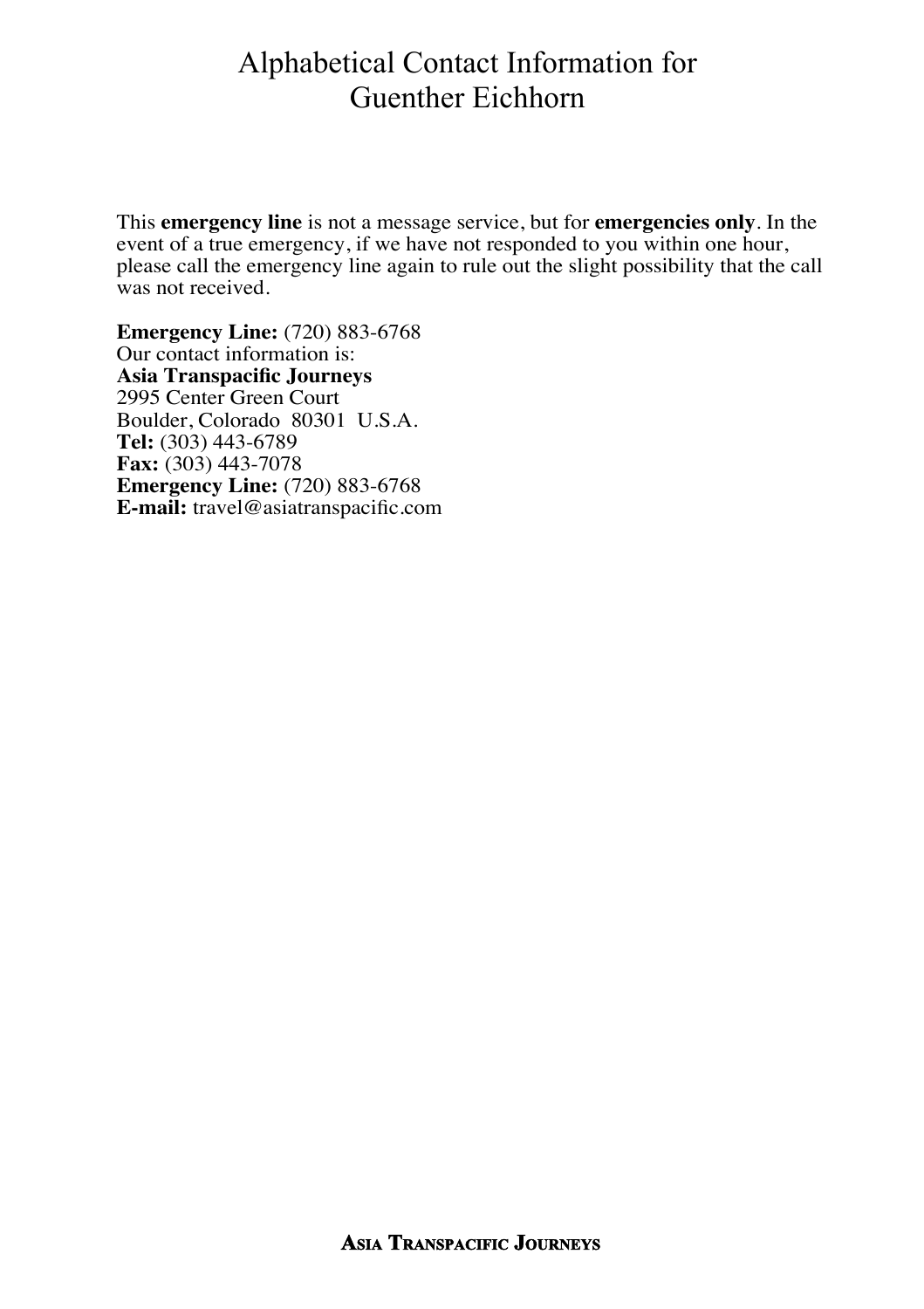# **Special Program Note**

#### **IMPORTANT**

# **E-TICKET INFORMATION**

Please note that one or more of your airline tickets are e-tickets and no paper tickets will be issued. You will simply be required to show your passport when you check in.

Some international airports require that you show an e-ticket receipt upon entering the airport, before you arrive to the check-in counter. Therefore, we've included a receipt, attached to an ATJ ticket jacket, with your Final Travel Documents. Please present this copy of your receipt when checking in.

If you have any questions please feel free to call us at 800-642-2742.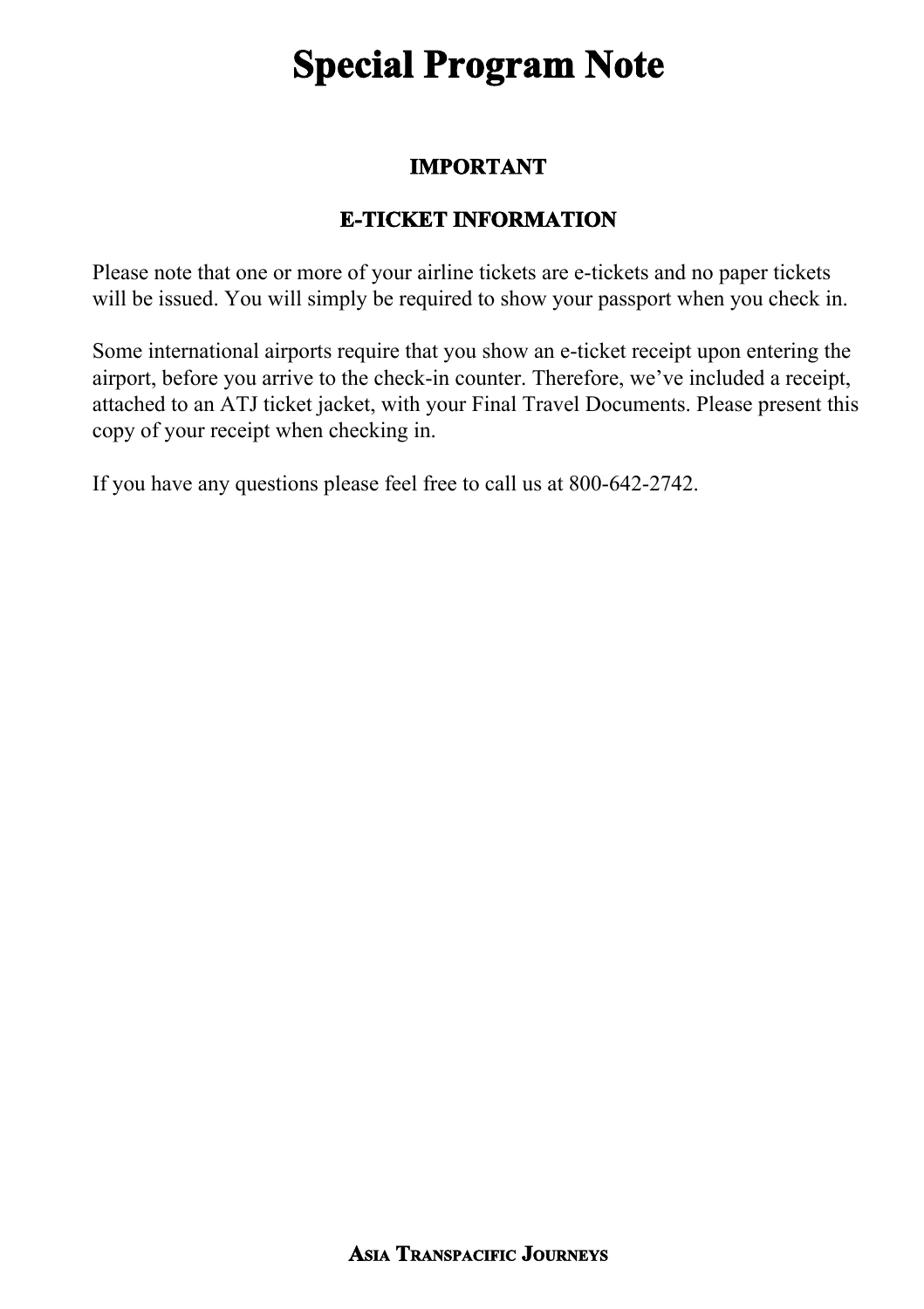# **Summary of Coverage Accident and Sickness Insurance for**

# **ASIA TRANSPACIFIC JOURNEYS Policy #9029288**

Administered by<br>**USI Travel**<br>Insurance Servicer

Underwritten by The Insurance Company of the State of Pennsylvania, a Pennsylvania Insurance Company, which has its principal place of business at 175 Water Street, 18th Floor, New York, New York 10038. It is currently authorized to transact business in all states and the District of Columbia. NAIC No. 19429.

All participants of Asia Transpacific Journeys whose names appear on file with the Company are insured (period of coverage is for specific dates reported to the Company by Asia Transpacific Journeys) under and subject to all definitions, exceptions, limitations, and provisions of the Master Policy on file with The Insurance Company of the State of Pennsylvania, USI Travel Insurance Services and the Policyholder.

**Effective Date of Insurance:** Coverage will begin on the later of the following: (a) Upon departure from the insured person's home country; or (b)Receipt of full premium by The Company.

**Expiration Date of Insurance**: Coverage will end on the earlier of the following: (a) The insured person's return to his/her home country; (b) Upon expiration of the coverage for which premium has been paid.

#### **SCHEDULE OF MAXIMUM BENEFITS**

\$2,500 Accident/Sickness Medical  $$75,000$  Emergency Medical Evacuation

(\$50.00 deductible per disablement) \$ 7,500 Repatriation of Remains

\$1,000 Accidental Death & Dismemberment

### **DESCRIPTION OF COVERAGE**

**Accident/Sickness Medical - \$2,500 per Disablement.** When a covered Injury of Illness results, the Company will pay 100 percent of Covered Expenses for In Hospital Medical Services, In Hospital Surgical Services and Out of Hospital Medical Expenses (excess of a \$50.00 deductible per disablement). In no event shall the Company's maximum liability exceed \$2,500 per disablement as to covered expenses during any one period of individual coverage. The \$50.00 deductible is the dollar amount of covered expenses which must be incurred as an out-of-pocket expense by each Insured, for any one disablement. This expense must be borne by the Insured Person.

**Covered Expenses** – For the purpose of this section, only such expenses incurred as the result of and within 26 weeks from a disablement, which are specifically enumerated in the following list of charges, and which are not excluded in the Exclusions section shall be considered covered expenses:

(1) Charges made by a Hospital for room and board, floor nursing and other services, including charges for professional services, except personal services of a nonmedical nature, provided, however, that expenses do not exceed the Hospital's average charge for semi-private room and board accommodation;

(2) Charges made for diagnosis, treatment and surgery by a Physician;

(3) Charges made for the cost and administration of anesthetics;

(4) Charges for medication, x-ray services, laboratory tests and services, the use of radium and radio-active isotopes, oxygen, blood transfusions, iron lungs, and medical treatment;

(5) Charges for physiotherapy, if recommended by a Physician for the treatment of a specific disablement and administered by a licensed physiotherapist; (6) Hotel room charge, when the insured person, otherwise necessarily confined in a Hospital, shall be under the care of a duly qualified physician in a hotel room owing to unavailability of a Hospital room by reason of capacity or distance or to any other circumstances beyond control of insured;

(7) Dressings, drugs, and medicines that can only be obtained upon a written prescription of a Physician or surgeon.

Charges shall be excess of all other valid and collectible insurance indemnity. **The charges enumerated above shall in no event include any amount of such charges which are in excess of regular and customary charges.** 

#### **Exclusions**

With respect to Accident/Sickness Medical, no benefits shall be payable for medical expenses provided herein with respect to expenses incurred: **(1) For Pre-existing Conditions, defined as any Injury or Illness which was contracted or which manifested itself, or for which treatment or medication was** 

#### **prescribed within three (3) years prior to the effective date of this insurance;**  (2) For services, supplies or treatment, including any period of Hospital confinement, which were not recommended, approved and certified as necessary and

reasonable by a Physician;

(3) For suicide or any attempt thereat while sane or self-destruction or any attempt thereat while insane;

(4) Declared or undeclared war or any act thereof;

(5) For Injury sustained while participating in professional athletics;

(6) For sickness resulting from pregnancy, childbirth or miscarriage;

(7) For miscarriage resulting from accident;

(8) For routine physical or other examinations where there are no objective indications or impairment in normal health, and laboratory diagnostic or x-ray examinations except in the course of a disability established by the prior call or attendance of a Physician;

(9) For cosmetic or plastic surgery, except as the result of an accident;